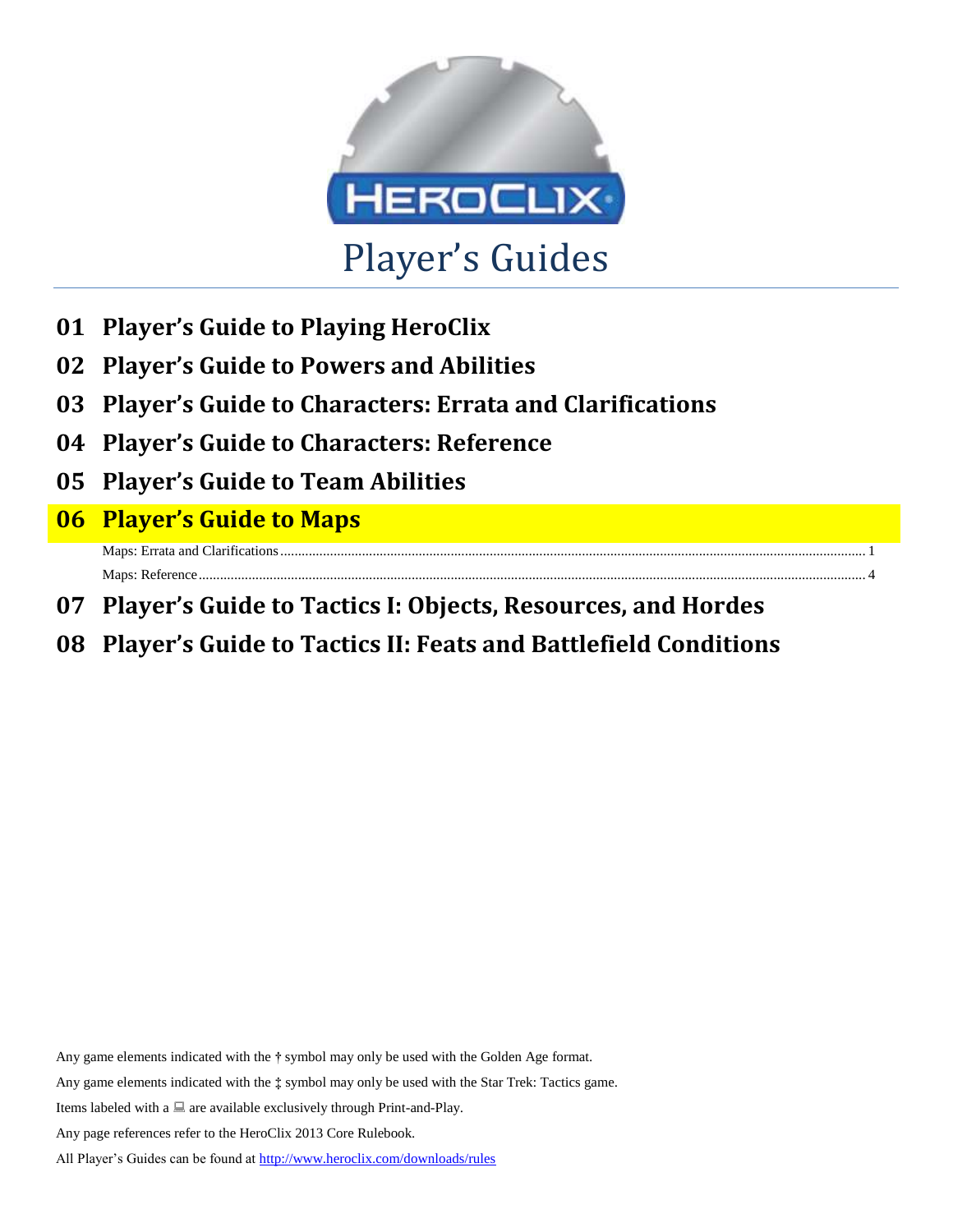# <span id="page-1-0"></span>**Maps: Errata and Clarifications**

# **General**

#### **Map Type**

A map which does not have a designation of outdoor, indoor, or indoor/outdoor is an outdoor map unless it also includes the yellow lines for indoor terrain, in which case it is an indoor/outdoor map.

A map labeled as outdoor/indoor follows the rules for an indoor/outdoor map.

#### **Orange Squares/Circles**

Orange squares/circles are clear terrain unless anything in the special rules for that map and/or other effects change them. Placing an object in an orange square (assuming the rules for that map permit it) would make the square act as hindering, but would not remove the properties the special rules for the map provide for it.

#### **Tournament Legality**

Official HeroClix maps without the modern color designations are retired. Official HeroClix maps with the modern color designations are only legal in events for which that particular set is legal for force construction.

# **Specific Maps**

#### **Blackest Night Starter**

The last sentence of the special rules reads: "When placing objects at the beginning of the game, each player must place their first two objects (if any) on squares within an orange boundary line."

Missing gridlines should be considered to be printed on the map. This affects areas B3-E6, L3-O6, B11-D14, G11-J14, and M11-O16.

Any angled door is considered open, clear terrain. There is no wall along the edge of the following squares: E2, O2, A3, K3, F6, P6, B7, L7, E18, O18, A19, K19, F22, P22, B23 and L23.

The 2 Armories and the Control Room are surrounded by walls. The only openings are along the edges of the following squares: E12, K12, L12, E13, F13, and L13.

The line that runs between rows 8 and 9 is a wall except for H8-J9 (which is all hindering terrain)

The line that runs between rows 16 and 17 is a wall except for G16- I17 (which is all hindering terrain)

This map is an Indoor map.

## **DC Starter Set Map A – Indoor, "The Office" †**

The squares of the circular desk are not surrounded by a thick black line; therefore, the desk is hindering terrain.

**DC Starter Set Map B – Outdoor, "The Truck Stop" †**

The squares occupied by the trucks are not surrounded by a thick black line; therefore, they are hindering terrain.

#### **DC Premier Set Map C – Indoors, "The Museum" †**

The colored areas surrounding and including the dinosaur exhibits are hindering terrain.

The section of the map that the stairs lead to is not elevated terrain. The wall that separates this section is indoor blocking terrain*,* while the stairs themselves are clear terrain.

The squares containing the Desk and the Suits of Armor are surrounded by thick black line and are considered to be blocking terrain.

#### **DC Premier Set Map D – Outdoors, "The Apartment Complex" †**

The thick black lines that surround the stairwells are blocking terrain. Since the top square of the stairs is elevated, the blocking terrain surrounding it may not be destroyed.

The awnings extending out from the buildings are considered to be grounded hindering terrain.

#### **DC HeroClix Map Set - Justice League Watchtower Indoor†**

The squares with the video screens that fully occupy the square are hindering terrain (Consider them to be giant bulky screens that you can hide behind.)

The squares that the pool occupies are water terrain.

In the garden, the flowers and small green plant squares are clear terrain. The plants alongside the outside of the room, and the benches, are hindering terrain.

The twisting stairs are clear terrain.

In the kitchen, the table, refrigerator and counter top/cabinet squares are hindering terrain. The squares with the light gray strip are clear terrain.

The teleport portal (green circle) is clear terrain.

The squares that the shuttle occupies and the squares that the shuttle wings cut through are hindering terrain. (The squares with a very minor overlap of the shuttle are clear terrain.)

#### **DC HeroClix Map Set - Metropolis Outdoor†**

The squares with S.T.A.R. Labs' front doors are clear terrain.

The top square of the 2-part stairs on the Metropolis Museum of Art and the Daily Planet should not have a thick black line on the edge adjoining the rooftop. You may enter the rooftop from this square.

The single square of stairs at the front of the Metropolis Museum of Art does not lead to the roof. (It leads to the front door.)

On top of the Daily Planet, the 4X4 area that the globe occupies is hindering terrain. The rest of the rooftop is clear elevated terrain.

The 4X5 area that the pond occupies is water terrain except for the 4 corner squares, which are hindering terrain.

Aside from the elevated terrain, there are no thick black lines on this map. The cars, news stand, concession stands, statues, park benches, bus stops, bushes and signs are all hindering terrain.

#### **DC HeroClix Map Set - S.T.A.R. Labs Indoor†**

The 2X3 fountain in the middle of the map is water terrain. The gray shallow water squares that are surrounding it re normal hindering terrain.

### **DC HeroClix Map Set - The Batcave Indoor†**

The yellow crate squares are hindering terrain.

The weapon display case and Bat Computer squares are blocking terrain.

The twisting stairs are clear terrain.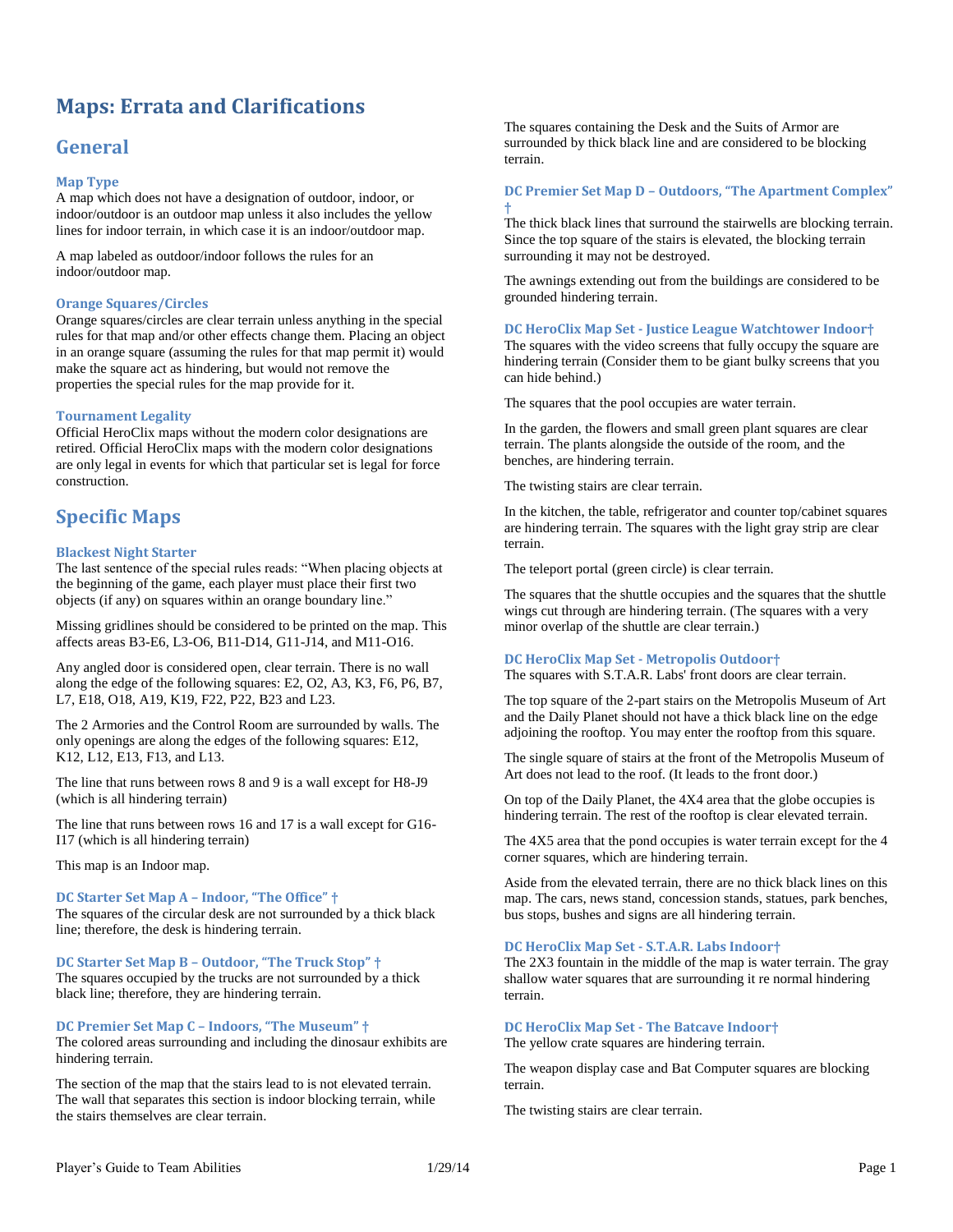Squares that the Batcycle, Batmobile and Batcopter occupy are hindering terrain.

The rocky dirt section of the map is entirely hindering terrain.

The red gym mats in the workout area are clear terrain.

#### **DC Collateral Damage Map – "The Junkyard"** There is no wall between squares D12-13 and E12-13.

Entrance to the indoor section of the map can be gained by the stairs (at E8, E11, E17,  $& C22$ ), ramp (at B3  $& C3$ ), and conveyer belt (E12 & E13).

The elevated terrain surrounding the "car crusher" (squares M12-P12 & M13-P13) does not block the line of fire from colossal to those squares.

#### **DC Legion of Super Heroes Map – "Central Port"**

In order to use the transmatter gates to teleport, the character given the action must end its action (including placing the token and taking push damage) occupying a square with a gate and may then be placed in a different gate.

Only the character given the action may use the gate. Carrying another figure and placing them on the gate does not allow them to be placed in a square of a different gate.

In the case of a character being targeted by Mind Control, its free action must be resolved before the Mind Controlling character can elect to use the gate (if that character has ended its move or power action in a square with a gate). The Mind Controller itself would only be able to use a gate when the entire Mind Control action ends.

#### **DC Brightest Day Map – "The Monument"** This is an outdoor map.

# **DC 75th Anniversary Map – "Hawkworld"**

This is an outdoor map.

The rules text for this map reads: "Orange squares are Open Air (Low Gravity). After actions resolve, if a character who can't use the Flight ability occupies an Open Air square, deal them 1 unavoidable damage, then that character's owner places them in their starting area. Non-held objects in Open Air squares are removed from the map. Open Air squares are otherwise treated as clear terrain."

#### **DC 75th Anniversary Map – "Airport Terminal"**

The rules text for this map reads: "Orange squares are moving walkways. At the beginning of each turn, each character completely occupying a moving walkway square that can't use the Flight ability must be placed in this area 1 square closer to the thick orange line of this area. This placement starts with the character closest to the thick orange line."

**DC Green Lantern Fast Forces Map – "Oa"** This is an outdoor map.

**DC Green Lantern Fast Forces Map – "Ferris Air"** This is an indoor/outdoor map.

**DC Watchmen Crimebusters Map – "Karnak"** Only the thick black lines with the faint white border are walls.

#### **DC Battle For Smallville Map – "Bizarro World"**

Between squares I9 and I10, there is a ladder from level 2 to level 3, respectively.

Squares I10 and I11 are adjacent, as they are 2 squares of the same elevation that share a border.

#### Player's Guide to Maps 2 and 1/29/14 Player's Guide to Maps 2

#### **DC Batman Fast Forces Map – "The Temple"**

This map has a purple border surrounding squares between E1 and L3.

**Marvel Starter Set Map 1 – Indoors, "The Mall" †** The water fountain is only hindering terrain, not water terrain.

#### **Marvel Premier Set Map 3 - Outdoors "The Park" †** The building in the park is blocking terrain; it is not elevated terrain.

If water covers more than half a square on the map, it is considered to be a water terrain square.

The grass and dirt pathways on the map are clear terrain, not hindering terrain.

**Marvel Premier Set Map 4 – Indoors, "The Warehouse" †** The crates in the middle of the warehouse are blocking terrain.

#### **Marvel HeroClix Map Set - Xaviers School Outdoor†**

The bluish-gray section with a boat in it is water terrain.

The dock is clear terrain.

The squares with the basketball hoops in them are clear terrain.

The thick black lines on either side of the Xavier School Sign gazebo are walls.

#### **Marvel HeroClix Map Set - Avengers Mansion Outdoor†**

The top square of the stairs should not have a thick black line on the edge adjoining the rooftop. You may enter the rooftop from this square.

The rooftops are considered to be clear elevated terrain.

The cars are hindering terrain.

#### **Marvel HeroClix Map Set - Danger Room Indoor†** The small tufts of grass on this map are clear terrain.

The log and rock squares in the pond are normal (non-water) hindering terrain.

The lava flow squares are hindering terrain.

#### **Marvel HeroClix Map Set - Avengers Mansion Indoor†** The squares with the thin plasma screens are clear terrain.

The square with the coat-rack is hindering terrain.

The bluish-gray elevator squares are clear terrain.

**Marvel Sinister Map – "The Prison"** Squares F1-F2 and F23-F24 are blocking terrain.

#### **Marvel Supernova Map – "Deep Space"**

Space terrain is considered an alternate terrain type similar to Outdoor and Indoor terrain. Characters in these squares obey the special rules of the terrain regardless to how they can otherwise interact with terrain.

The range value for a character using Hypersonic Speed is one quarter (halved per the description of the power and halved again for space terrain).

The "half range" only applies to characters or their targets that are in space terrain. If the line of fire crosses space terrain but neither character is occupying space terrain, the range is not halved.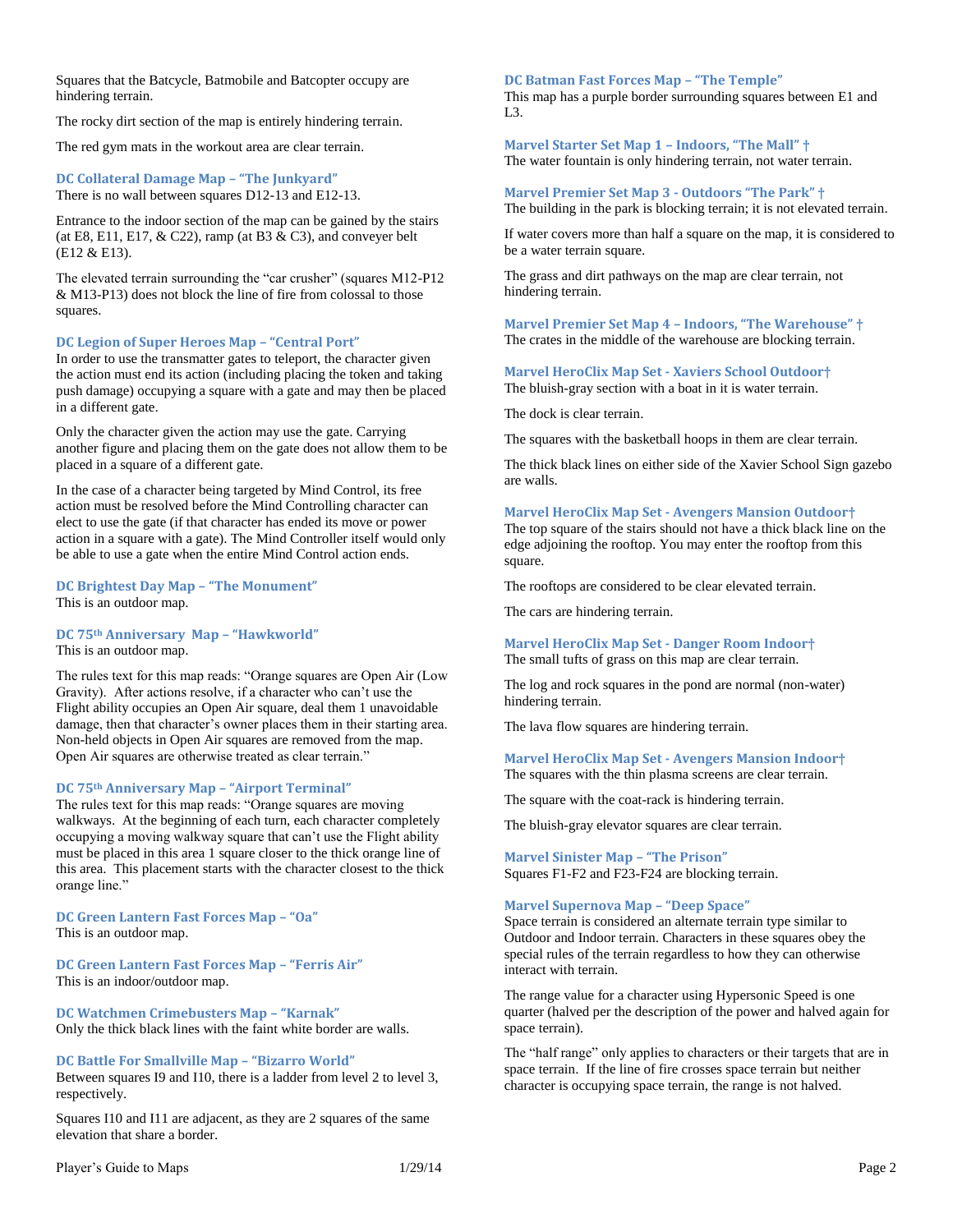#### **Marvel Fantastic Four Starter Set– Outdoor, "Castle Doom Gardens"**

The first paragraph of the text of this map reads: "Thick orange lines along the grid of this map are force fields. The effects of this terrain can't be ignored."

### **Marvel Fantastic Four Starter Set– Indoor, "Baxter Building"**

There is a wall between:

- squares M15 and M16.
- squares N15 and N16.
- squares P14 and P15.
- squares O15 and P15.
- squares O15 and O16.
- squares O16 and P16.
- squares O17 and P17.
- squares O18 and P18.

**Marvel Hammer of Thor Fast Forces Map – "Muspelheim"** This is an outdoor map.

#### **Marvel Captain America Map – "S.H.I.E.LD. Helicarrier Midsection (S-2)"** This is an indoor/outdoor map.

A result of 7 on the roll for Balcony Below squares counts as a 6.

#### **Marvel Captain America Map – "S.H.I.E.LD. Helicarrier Below Decks (S-4)"**

A knock back path can't continue into 10,000 Feet Below squares.

The effects of this terrain can't be ignored.

A result of 7 on the roll for Balcony Below squares counts as a 6.

#### **Marvel Amazing Spider-Man Map – "Bell Tower"** The wall which begins between B7 and C7 and continues to between F11 and G11 is elevation 3.

The wall which begins between F14 and G14 and continues to between B18 and C18 is elevation 3.

#### **Indy Starter Set Map A – Indoor, "The Evil Headquarters" †** The goldfish pond is water terrain.

The cement and dirt squares are clear terrain.

The Computer squares are hindering terrain with a wall of blocking terrain behind them.

The square in the center of the desk is clear terrain.

**Indy Starter Set Map B – Outdoor, "The Temple" †** The rooftops are clear elevated terrain.

The statues and gong are hindering terrain.

The goldfish pond is water terrain.

#### **Outdoor Adventure Pack Map 2 – Outdoors, "The Construction Site" †**

The chain link fence (thick gray line) is special hindering terrain. If a figure moves across the fence, they must end their move in the square after crossing the fence. If this movement ends in clear terrain, the character may move normally the next turn.

The dark brown area with the truck backed up to it is a big pile of dirt with a ramp leading up to it. It is considered to be elevated and hindering terrain.

The squares occupied by the crane and the trucks are hindering terrain.

Player's Guide to Maps 21/29/14 Player's Guide to Maps

The blue patch in the middle of the map is a puddle and considered to be water terrain.

The brown patch near the pond is a small patch of dirt and considered to be hindering terrain.

# **Indoor Adventure Pack Map 1 – "The Factory" †**

The gray tables in the factory area are hindering terrain.

#### **Indoor Adventure Pack Map 2 – "The Mansion" †**

The open blue squares in the pool are considered to be water terrain.

The squares in the pool that contain the diving boards are considered to be normal hindering terrain, not water terrain.

The slide is hindering terrain, not elevated terrain.

The grass, cement, and asphalt on the map are clear terrain, not hindering terrain.

#### **Lord of the Rings Map – "Helm's Deep"†**

The Bomb reads: "Before the beginning of the game, place a Bomb token in this square. The Bomb token can be picked up and held like an object by any character, but if the character can't use Super Strength when picking up the Bomb, place an additional token on the character after actions resolve.".

Map effects referring to Force A or Force B only apply during campaigns.

The second sentence of The Culvert begins "If a character holding the Bomb…"

#### **Lord of the Rings Map – "Minas Tirith"†**

Trebuchet should say "Pelennor" instead of "Pellenor."

Map effects referring to Force A or Force B only apply during campaigns.

#### **Lord of the Rings Map – "Pelennor Fields"†**

Trebuchet should say "Tirith" instead of "Tirth."

Map effects referring to Force A or Force B only apply during campaigns.

#### **Star Trek Tactic Map – "Borg Transwarp Hub"‡**

Transwarp Gateways reads: "When a ship moves into an area inside orange lines from any square not inside orange lines, immediately roll a d6. Immediately place the ship in any square in the area with the number that matches the result: if the result is 1, you may place the ship in the area of your choice, but deal the ship 1 unavoidable damage after the action resolves."

On a 1, you have the option of not placing the ship. You also have the option of placing the ship into the same area, but if you choose this, you will be dealt the unavoidable damage.

#### **Star Trek Tactic Map – "The Mutara Nebula"‡**

Effect 4 reads: "Once during the turn, ships can use Smoke Cloud as a free action immediately before taking another action."

#### **Star Trek Tactic Map – "Qo'Nos"‡**

The debris tokens move as though it is a figure with  $\mathbb{Z}$  and the Flight ability.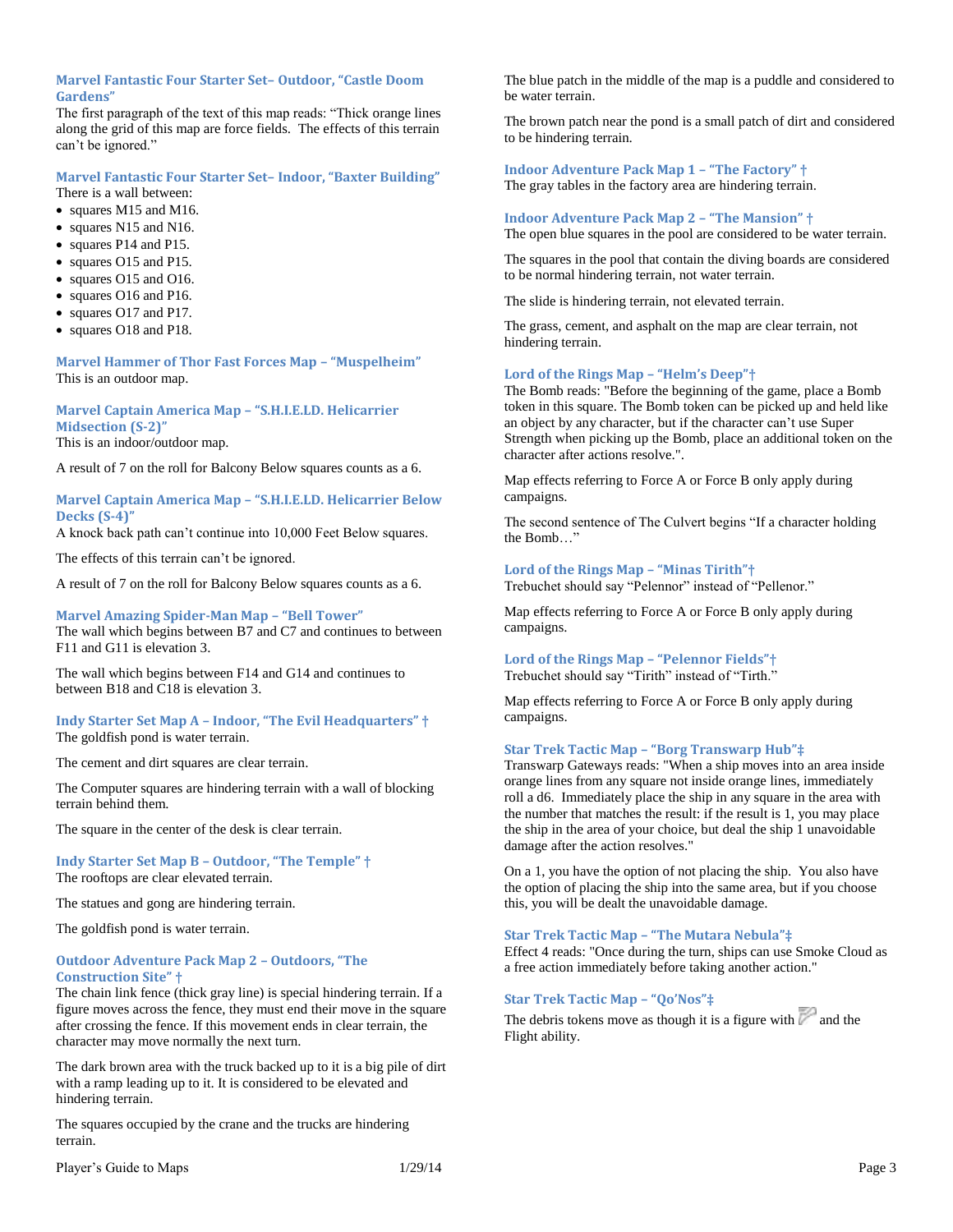# <span id="page-4-0"></span>**Maps: Reference**

| From                | <b>Set</b>                | <b>Map Name</b>             | <b>Size</b>             |
|---------------------|---------------------------|-----------------------------|-------------------------|
| Marvel              | <b>Infinity Challenge</b> | Downtown                    | 3'x3'                   |
| Marvel              | <b>Infinity Challenge</b> | The Mall                    | 3'x3'                   |
| Marvel              | <b>Infinity Challenge</b> | The Park                    | 3'x3'                   |
| Marvel              | <b>Infinity Challenge</b> | The Warehouse               | 3'x3'                   |
| Marvel              | Marvel Map Set            | Avengers Mansion (Indoor)   | 3'x3'                   |
| Marvel              | Marvel Map Set            | Avengers Mansion (Outdoor)  | 3'x3'                   |
| Marvel              | Marvel Map Set            | The Danger Room             | 3'x3'                   |
| Marvel              | Marvel Map Set            | Xavier's School             | 3'x3'                   |
| $\overline{DC}$     | Hypertime                 | The Apartment Complex       | 3'x3'                   |
| DC                  | Hypertime                 | The Museum                  | 3'x3'                   |
| $\operatorname{DC}$ | Hypertime                 | The Office                  | 3'x3'                   |
| $\overline{DC}$     | Hypertime                 | The Truck Stop              | 3'x3'                   |
| $\overline{DC}$     | DC Map Set                | Justice League Watchtower   | 3'x3'                   |
| $DC$                | DC Map Set                | Metropolis                  | 3'x3'                   |
| DC                  | DC Map Set                | S.T.A.R. Labs               | 3'x3'                   |
| $\overline{DC}$     | DC Map Set                | The Batcave                 | 3'x3'                   |
| WizKids             | Indoor Adventure Kit      | The Factory                 | 3'x3'                   |
| WizKids             | Indoor Adventure Kit      | The Mansion                 | 3'x3'                   |
| WizKids             | Outdoor Adventure Kit     | The Construction Site       | 3'x3'                   |
| WizKids             | Outdoor Adventure Kit     | The Large Building          | 3'x3'                   |
| Indy                | Indy                      | The Evil Headquarters       | 3'x3'                   |
| Indy                | Indy                      | The Temple                  | 3'x3'                   |
| Marvel              | Universe                  | Avenger's Mansion (reduced) | 13x13                   |
| Marvel              | Universe                  | Xavier's School (reduced)   | 13x13                   |
| DC                  | Icons                     | Axis Chemical               | 3'x3'                   |
| $\overline{DC}$     | Icons                     | Centennial Park Zoo         | 3'x3'                   |
| Marvel              | Days of Future Past       | <b>School Ruins</b>         | 2'x3'                   |
| Marvel              | Armor Wars                | The Lab                     | $2^{\prime}x3^{\prime}$ |
| $\overline{DC}$     | <b>Collateral Damage</b>  | The Junkyard                | $2^{\prime}x3^{\prime}$ |
| Marvel              | Danger Room               | <b>Institute Grounds</b>    | 3'x3'                   |
| Marvel              | Danger Room               | <b>Training Complex</b>     | 3'x3'                   |
| Marvel              | Sinister                  | The Prison                  | $2^{\prime}x3$          |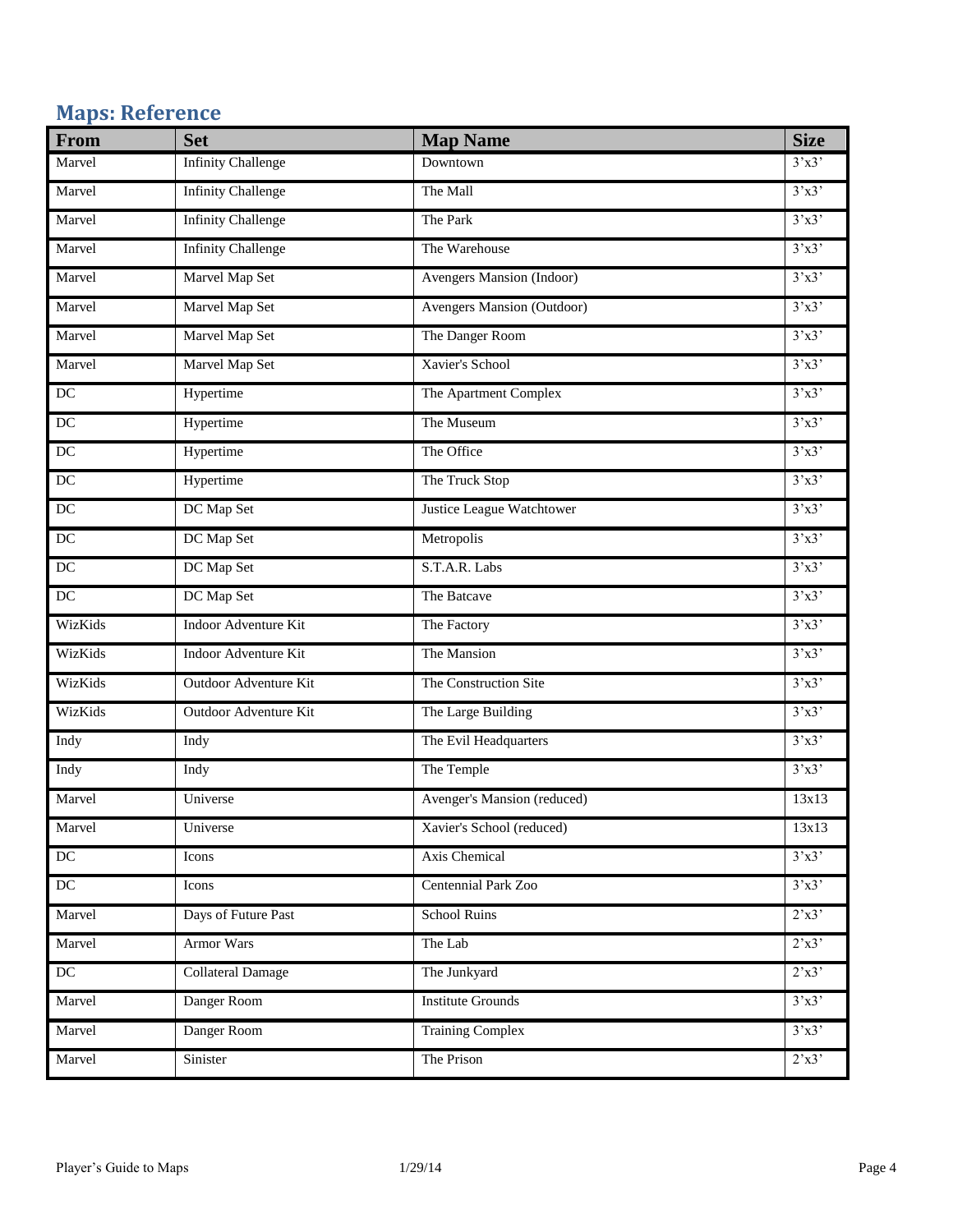| <b>From</b> | $\sim$<br>Set | - -<br>Map<br><b>Name</b> | $\sim$<br>Size                           |
|-------------|---------------|---------------------------|------------------------------------------|
| Marvel      | Supernova     | Deep<br>Space             | $\overline{\phantom{a}}$<br>مە !<br>ل در |

Squares inside the boundary of an orange line on this map are space terrain. Space terrain is clear terrain modified by the following rules:

Characters given move actions when they occupy space terrain modify their speed values by  $+2$  for the action. Halve the range values of all characters occupying space terrain and all characters drawing a line of fire to a character occupying space terrain.

A successful attack that does not otherwise knock back a character occupying space terrain knocks back that character a number of squares equal to damage dealt -2, to a minimum of 0. When targeting a character occupying space terrain with Force Blast, roll two six-sided dice instead of one. All knock back ends immediately when a character enters the first square that is not space terrain. Characters occupying space terrain are not dealt knock back damage if their knock back paths are ended by the edge of the map.

| DC   | <b>Origin</b>          | <b>JSA Museum</b> | $2^{\prime}x3'$ |
|------|------------------------|-------------------|-----------------|
| Indy | B.P.R.D.               | Anura Temple      | $2^{\prime}x3'$ |
| DC   | Legion of Super Heroes | Central Port      | 3'x3'           |

Squares inside the boundary of an orange line are transmitter gates, hacked to echo local gates rather than distant planets! When any character occupies a transmitter gate at the end of a move or power action, it may be moved to any other unoccupied transmitter gate on the map.

| DC     | Legion of Super Heroes | Small Town | 3'x3                    |
|--------|------------------------|------------|-------------------------|
| Marvel | Avengers               | Airbase    | $2^{\prime}x3^{\prime}$ |
| Marvel | Avengers               | Rooftops   | 3'x3                    |

Squares within the boundary of solid orange lines on the Rooftop map are open air terrain. Open air terrain is clear terrain, but with one additional rule: If a character without the  $\Box$  or  $\Box$  speed mode occupies open air terrain after the resolution of any action, deal the

character 1 penetrating damage and place it in an unoccupied squares next to the stairwell (a square inside a dashed orange line) marked with the same number as the area of open air terrain.

| WizKids | 2007 Convention Exclusive | <b>Castle Ruins</b>    | $2^{\prime}x3'$         |
|---------|---------------------------|------------------------|-------------------------|
| WizKids | 2007 Convention Exclusive | Stephens Bros Carnival | $2^{\prime}x3^{\prime}$ |
| DC      | Justice League            | Docklands              | 3'x3'                   |
| DC      | Justice League            | The Bank               | $2^{\prime}x3^{\prime}$ |
| Marvel  | Mutations & Monsters      | Arena                  | 3'x3'                   |
| Marvel  | Mutations & Monsters      | <b>Battle Squares</b>  | 3'x3'                   |
| DC      | Crisis                    | Dawn of Man            | 3'x3'                   |

When this map is played, beginning with the first player, each player can take a Time Zone (a smaller map section with TIME ZONE in its name) anywhere within the boundaries of the orange line on this map. Place Time Zones until up to four Time Zones have been placed, or until all players agree that no more should be placed, whichever comes first.

When Time Zones are placed, they may be laid over previously placed Time Zones, provided that all parts of all Time Zones are within the boundaries of the orange line. Time Zones must be aligned with the grid of this map, but may be rotated in any direction before placement. Once placed, a Time Zone may not be moved.

Once Time Zones have been placed, a square on the map is the type of terrain indicated by the topmost map occupying that square, whether it be this map of a Time Zone. If an area of terrain on any map is interrupted by a map overlaid upon it, its boundaries are assumed to move to the nearest adjacent square or squares of that type of terrain so that all squares are contained within a continuous boundary; in some cases this may result in multiple separate areas of terrain.

| DC | Crisis | Atlantis, 45,000 B.C.   | 10x10 |
|----|--------|-------------------------|-------|
| DC | Crisis | Camelot, Time of Myth   | 10x10 |
| DC | Crisis | Chicago, Earth A.D.     | 10x10 |
| DC | Crisis | Coyote, Texas, 1879     | 10x10 |
| DC | Crisis | Kooey Kooey Kooey, 1989 | 10x10 |
| DC | Crisis | Markovia, 1945          | 10x10 |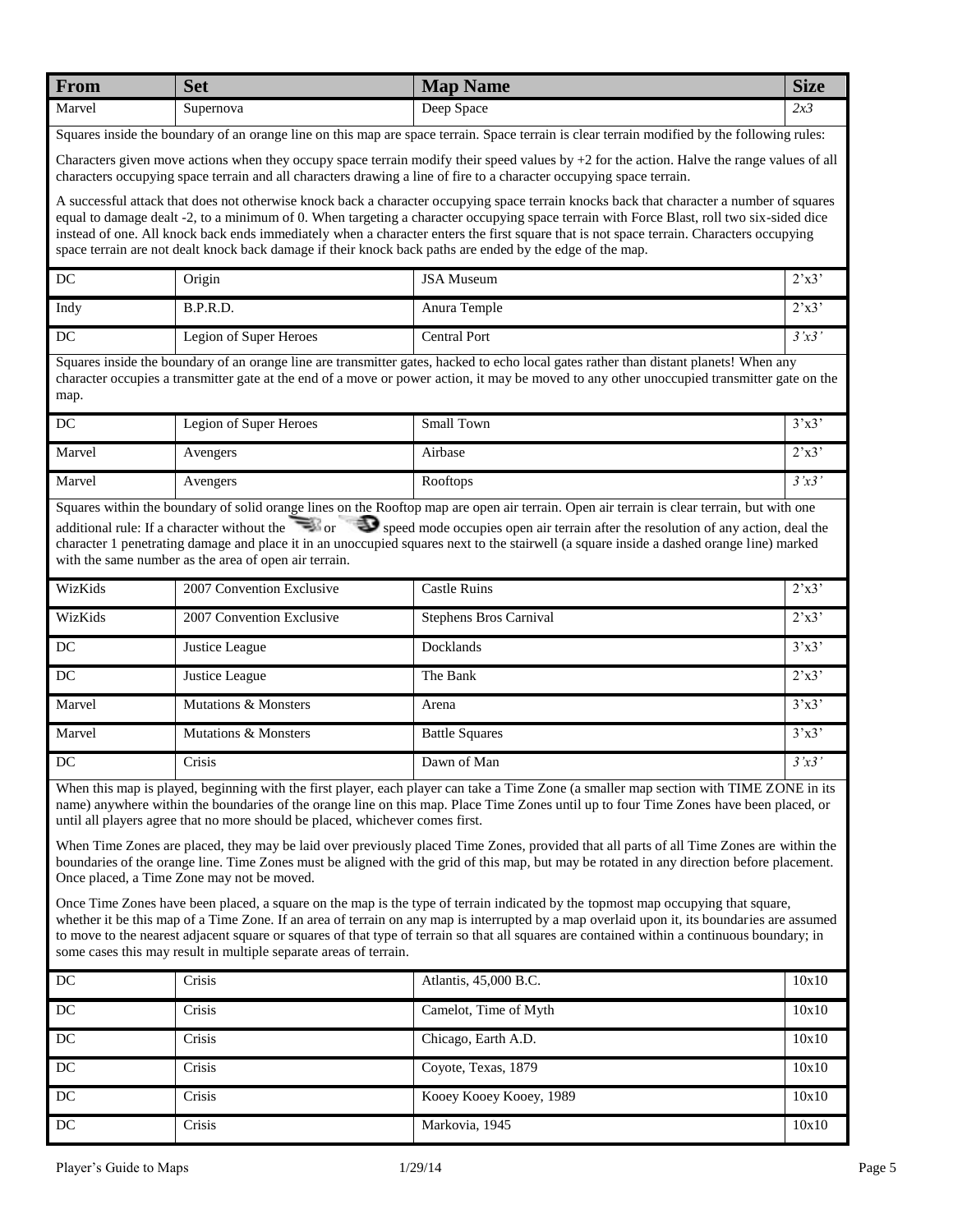| From                                        | <b>Set</b>                                                                                                                                                                                                                                                                                                                       | <b>Map Name</b>                                                                                                                                                                                                                                                                                                                                                                                                                                                                                                                                                                                                                                                                                                          | <b>Size</b>             |  |
|---------------------------------------------|----------------------------------------------------------------------------------------------------------------------------------------------------------------------------------------------------------------------------------------------------------------------------------------------------------------------------------|--------------------------------------------------------------------------------------------------------------------------------------------------------------------------------------------------------------------------------------------------------------------------------------------------------------------------------------------------------------------------------------------------------------------------------------------------------------------------------------------------------------------------------------------------------------------------------------------------------------------------------------------------------------------------------------------------------------------------|-------------------------|--|
| $\operatorname{DC}$                         | Crisis                                                                                                                                                                                                                                                                                                                           | Plaza Square, 2985                                                                                                                                                                                                                                                                                                                                                                                                                                                                                                                                                                                                                                                                                                       | 10x10                   |  |
| DC                                          | Crisis                                                                                                                                                                                                                                                                                                                           | The Battle of Metropolis, 2006                                                                                                                                                                                                                                                                                                                                                                                                                                                                                                                                                                                                                                                                                           | 10x10                   |  |
| DC                                          | Crisis                                                                                                                                                                                                                                                                                                                           | <b>Anti-Matter Fortress</b>                                                                                                                                                                                                                                                                                                                                                                                                                                                                                                                                                                                                                                                                                              | 3'x3'                   |  |
| DC                                          | Batman Alpha                                                                                                                                                                                                                                                                                                                     | Crimes Square                                                                                                                                                                                                                                                                                                                                                                                                                                                                                                                                                                                                                                                                                                            | 10x10                   |  |
| DC                                          | Batman Alpha                                                                                                                                                                                                                                                                                                                     | <b>Stephens Park</b>                                                                                                                                                                                                                                                                                                                                                                                                                                                                                                                                                                                                                                                                                                     | 10x10                   |  |
| Marvel                                      | <b>Secret Invasion</b>                                                                                                                                                                                                                                                                                                           | <b>Baxter Building</b>                                                                                                                                                                                                                                                                                                                                                                                                                                                                                                                                                                                                                                                                                                   | 3'x3'                   |  |
| Marvel                                      | Secret Invasion                                                                                                                                                                                                                                                                                                                  | <b>Castle Doom Gardens</b>                                                                                                                                                                                                                                                                                                                                                                                                                                                                                                                                                                                                                                                                                               | 3'x3'                   |  |
| Marvel                                      | Secret Invasion                                                                                                                                                                                                                                                                                                                  | Spaceship Crashsite                                                                                                                                                                                                                                                                                                                                                                                                                                                                                                                                                                                                                                                                                                      | 2'x3'                   |  |
|                                             | Thick orange lines along the grid of this map are force fields. The effects of this terrain can't be ignored.                                                                                                                                                                                                                    |                                                                                                                                                                                                                                                                                                                                                                                                                                                                                                                                                                                                                                                                                                                          |                         |  |
|                                             | ability). Characters on opposite sides of force fields are not adjacent.<br>Players must choose starting areas diagonally opposite each other, whenever possible.                                                                                                                                                                | When determining if a line of fire is blocked, treat force fields as walls. However, force fields are not walls or blocking terrain; they can't<br>be destroyed and characters can't move over or through them using any power, ability, or effect (such as Phasing/Teleport or the Flight<br>When counting squares to determine the range or area of any effect, you can't count beyond a force field. (To determine if you are<br>counting beyond a force field, draw a line from the center of the square where the effect originates to the square you are attempting to<br>count; if the line goes through a force field or through a diagonal bordered on the grid by a force field, the square can't be counted.) |                         |  |
| $DC$                                        | Arkham Asylum                                                                                                                                                                                                                                                                                                                    | The Asylum                                                                                                                                                                                                                                                                                                                                                                                                                                                                                                                                                                                                                                                                                                               | 2'x3'                   |  |
| Marvel                                      | Hammer of Thor                                                                                                                                                                                                                                                                                                                   | Fountain of Asgard                                                                                                                                                                                                                                                                                                                                                                                                                                                                                                                                                                                                                                                                                                       | 2'x3'                   |  |
|                                             | Squares inside the boundary of an orange line are bridge terrain. Bridge terrain is clear terrain, but when a character is moving as a result of<br>an action assigned to that character, they can treat squares of bridge terrain in the same numbered row as adjacent for movement purposes<br>only. (Not for tournament play) |                                                                                                                                                                                                                                                                                                                                                                                                                                                                                                                                                                                                                                                                                                                          |                         |  |
| $\operatorname{DC}$                         | The Brave and the Bold                                                                                                                                                                                                                                                                                                           | Graveyard                                                                                                                                                                                                                                                                                                                                                                                                                                                                                                                                                                                                                                                                                                                | 2'x3'                   |  |
| occupying an orange square is blocked.      |                                                                                                                                                                                                                                                                                                                                  | Orange squares are hindering terrain for movement purposes and clear terrain for line of fire purposes. Any line of fire drawn to a character                                                                                                                                                                                                                                                                                                                                                                                                                                                                                                                                                                            |                         |  |
| DC                                          | <b>Blackest Night</b>                                                                                                                                                                                                                                                                                                            | <b>Green Lantern Sciencells</b>                                                                                                                                                                                                                                                                                                                                                                                                                                                                                                                                                                                                                                                                                          | 2'x3'                   |  |
|                                             | ranged combat actions or make ranged combat attacks.<br>place their first two objects (if any) on squares within an orange boundary line.                                                                                                                                                                                        | Orange circles designate Monitor Room squares. Whenever a friendly character occupies a Monitor Room square, all friendly characters<br>can ignore the effect of hindering terrain and other characters on line of fire. A character occupying a Monitor Room square can't be given<br>Squares inside the orange boundary line designate Armory Squares. When placing objects at the beginning of the game, each player must                                                                                                                                                                                                                                                                                             |                         |  |
| DC                                          | Watchmen                                                                                                                                                                                                                                                                                                                         | Mars                                                                                                                                                                                                                                                                                                                                                                                                                                                                                                                                                                                                                                                                                                                     | 2'x3'                   |  |
|                                             |                                                                                                                                                                                                                                                                                                                                  | CLOCKWORK TERRAIN: The area inside the borders of an orange line are clockwork terrain. When playing a scenario using JON<br>OSTERMAN: DR. MANHATTAN ( $\bigcirc$ #026), the effects of clockwork terrain are defined by the scenario.                                                                                                                                                                                                                                                                                                                                                                                                                                                                                   |                         |  |
| Marvel                                      | Web of Spider-Man                                                                                                                                                                                                                                                                                                                | The Bridge                                                                                                                                                                                                                                                                                                                                                                                                                                                                                                                                                                                                                                                                                                               | 2'x3'                   |  |
| $\rm DC$                                    | <b>Brightest Day</b>                                                                                                                                                                                                                                                                                                             | The Crater                                                                                                                                                                                                                                                                                                                                                                                                                                                                                                                                                                                                                                                                                                               | 2'x3'                   |  |
|                                             |                                                                                                                                                                                                                                                                                                                                  | Orange squares are Fallen Cosmic Object squares. Objects placed in one of these squares can't be picked up, moved, or destroyed.                                                                                                                                                                                                                                                                                                                                                                                                                                                                                                                                                                                         |                         |  |
| $\rm DC$                                    | <b>Brightest Day</b>                                                                                                                                                                                                                                                                                                             | The Monument                                                                                                                                                                                                                                                                                                                                                                                                                                                                                                                                                                                                                                                                                                             | 2'x3'                   |  |
| DC                                          | DC 75th Anniversary                                                                                                                                                                                                                                                                                                              | <b>Airport Terminal</b>                                                                                                                                                                                                                                                                                                                                                                                                                                                                                                                                                                                                                                                                                                  | $2^{\prime}x3^{\prime}$ |  |
| character closest to the thick orange line. |                                                                                                                                                                                                                                                                                                                                  | Orange squares are moving walkways. At the beginning of each turn, each character completely occupying a moving walkway square that<br>can't use the Flight ability must be placed in this area 1 square closer to the thick orange line of this area. This placement starts with the                                                                                                                                                                                                                                                                                                                                                                                                                                    |                         |  |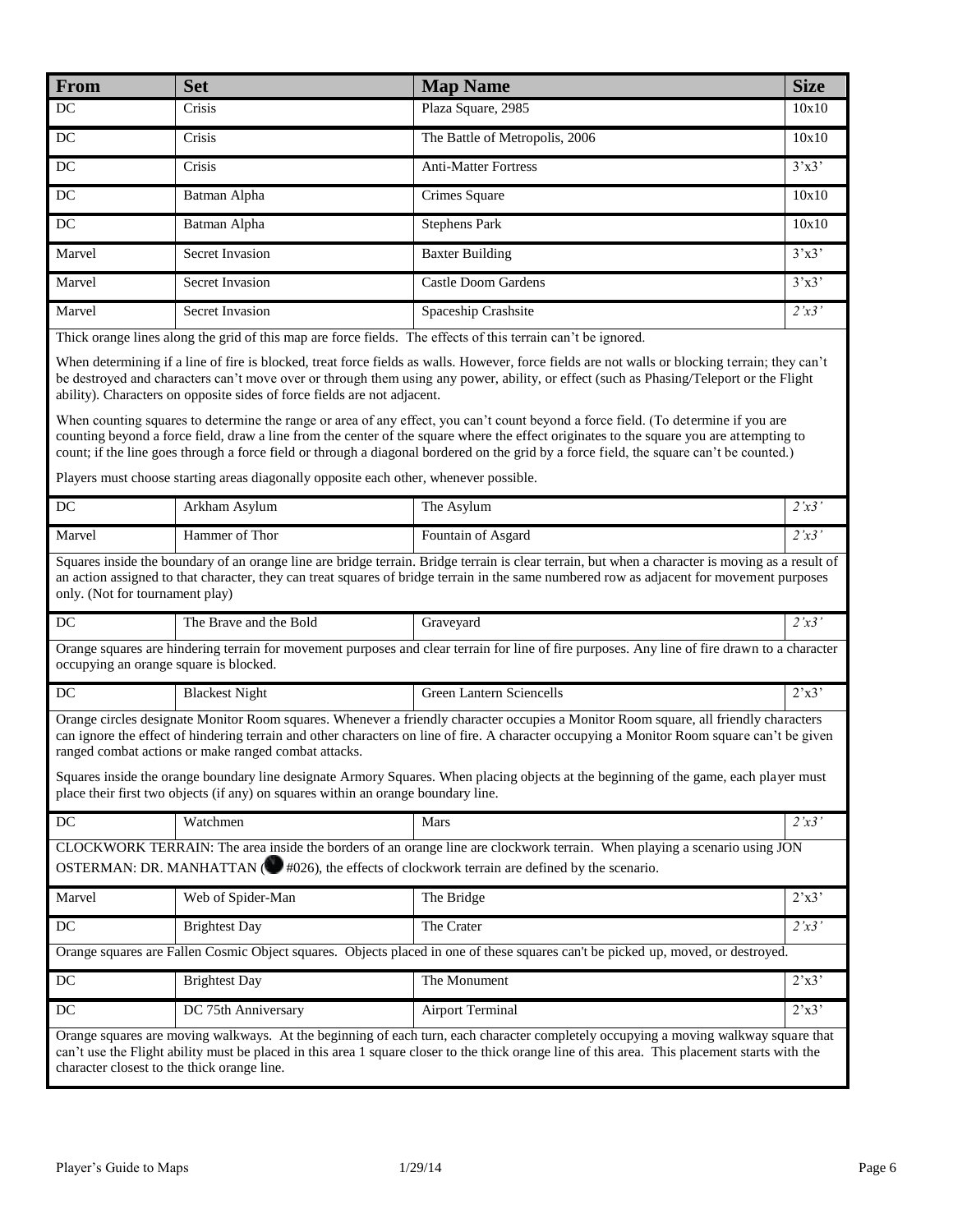| From                                                                                                                                                                                                                                                                                                 | <b>Set</b>                                                                                               | <b>Map Name</b>                                                                                                                                                                                                                                                                          | <b>Size</b>             |
|------------------------------------------------------------------------------------------------------------------------------------------------------------------------------------------------------------------------------------------------------------------------------------------------------|----------------------------------------------------------------------------------------------------------|------------------------------------------------------------------------------------------------------------------------------------------------------------------------------------------------------------------------------------------------------------------------------------------|-------------------------|
| DC                                                                                                                                                                                                                                                                                                   | DC 75th Anniversary                                                                                      | Hawkworld                                                                                                                                                                                                                                                                                | 2'x3'                   |
|                                                                                                                                                                                                                                                                                                      | squares are removed from the map. Open Air squares are otherwise treated as clear terrain.               | Orange squares are Open Air (Low Gravity). After actions resolve, if a character who can't use the Flight ability occupies an Open Air<br>square, deal them 1 unavoidable damage, then that character's owner places them in their starting area. Non-held objects in Open Air           |                         |
| Marvel                                                                                                                                                                                                                                                                                               | Giant-Size X-Men                                                                                         | Krakoa                                                                                                                                                                                                                                                                                   | 2'x3'                   |
|                                                                                                                                                                                                                                                                                                      |                                                                                                          | The orange squares are Krakoa nerve center squares. They act as blocking terrain but can't be destroyed. At the end of your turn, roll a d6.                                                                                                                                             |                         |
| On a result of 1-3, nothing happens.                                                                                                                                                                                                                                                                 |                                                                                                          |                                                                                                                                                                                                                                                                                          |                         |
|                                                                                                                                                                                                                                                                                                      | On a result of 4, EARTHQUAKE! Each character is dealt 1 damage.                                          |                                                                                                                                                                                                                                                                                          |                         |
|                                                                                                                                                                                                                                                                                                      |                                                                                                          | On a result of 5, SHIFTING FOLIAGE. Printed hindering terrain acts as blocking terrain instead until the beginning of your next turn.<br>Characters occupying those squares take 1 unavoidable damage and are placed in their owner's starting area.                                     |                         |
|                                                                                                                                                                                                                                                                                                      |                                                                                                          | On a result of 6, THE ISLAND AWAKES. The Krakoa nerve center in the orange squares makes an 8 range, 10 attack, 3 damage range<br>combat attack against an opposing character of your choice. The line of fire for this attack ignores hindering terrain and elevation.                  |                         |
| Marvel                                                                                                                                                                                                                                                                                               | Giant-Size X-Men                                                                                         | Madripoor Lowtown                                                                                                                                                                                                                                                                        | $2^{\prime}x3^{\prime}$ |
| DC                                                                                                                                                                                                                                                                                                   | <b>Green Lantern Fast Forces</b>                                                                         | Ferris Air                                                                                                                                                                                                                                                                               | $2^{\prime}x3^{\prime}$ |
| DC                                                                                                                                                                                                                                                                                                   | <b>Green Lantern Fast Forces</b>                                                                         | <b>Oa</b>                                                                                                                                                                                                                                                                                | $2^{\prime}x3^{\prime}$ |
| Marvel                                                                                                                                                                                                                                                                                               | Hammer of Thor Fast Forces                                                                               | Jotunheim                                                                                                                                                                                                                                                                                | $2^{\prime}x3^{\prime}$ |
| Marvel                                                                                                                                                                                                                                                                                               | Hammer of Thor Fast Forces                                                                               | Muspelheim                                                                                                                                                                                                                                                                               | 2'x3'                   |
|                                                                                                                                                                                                                                                                                                      |                                                                                                          | Orange squares are Lava Squares. At the end of each player's turn, deal 1 unavoidable damage to each character occupying a Lava Square.                                                                                                                                                  |                         |
| Marvel                                                                                                                                                                                                                                                                                               | Captain America                                                                                          | S.H.I.E.L.D. Helicarrier Bow (S-1)                                                                                                                                                                                                                                                       | $\overline{2'x3'}$      |
|                                                                                                                                                                                                                                                                                                      |                                                                                                          | Orange squares are the edge of the Helicarrier Squares. At the end of each turn, if a character that can't use the Flight ability is occupying<br>one of these squares, place them in the nearest non-orange square that they could be placed in and give them an action token.          |                         |
| Marvel                                                                                                                                                                                                                                                                                               | Captain America                                                                                          | S.H.I.E.L.D. Helicarrier Midsection (S-2)                                                                                                                                                                                                                                                | 2'x3'                   |
| placed in.                                                                                                                                                                                                                                                                                           |                                                                                                          | Squares with an orange arrow are Stair Squares. If you are using map S-4, you may give a character occupying this square a power action<br>and place them in the corresponding square on that map. If that square is occupied, place the character in the nearest square they could be   |                         |
|                                                                                                                                                                                                                                                                                                      | that map. If that square is occupied, place the character in the nearest square they could be placed in. | Squares with a white arrow are Balcony Below Squares. If you are using map S-4, you may give a character occupying this square a power<br>action and roll a d6, adding 1 to the result if they can use the Flight ability. On a result of 4-6, place them in the corresponding square on |                         |
| Marvel                                                                                                                                                                                                                                                                                               | Captain America                                                                                          | S.H.I.E.L.D. Helicarrier Stern (S-3)                                                                                                                                                                                                                                                     | 2'x3'                   |
|                                                                                                                                                                                                                                                                                                      |                                                                                                          | Orange squares are the edge of the Helicarrier Squares. At the end of each turn, if a character that can't use the Flight ability is occupying<br>one of these squares, place them in the nearest non-orange square that they could be placed in and give them an action token.          |                         |
| Marvel                                                                                                                                                                                                                                                                                               | Captain America                                                                                          | S.H.I.E.L.D. Helicarrier Below Decks (S-4)                                                                                                                                                                                                                                               | 2'x3'                   |
|                                                                                                                                                                                                                                                                                                      | by one of these squares, deal that character 1 additional unavoidable damage.                            | Orange squares 10,000 feet below squares. Characters can't move into or occupy these squares. If a character's knock back path is stopped                                                                                                                                                |                         |
| Squares with an orange arrow are Stair Squares. If you are using map S-2, you may give a character occupying this square a power action<br>and place them in the corresponding square on that map. If that square is occupied, place the character in the nearest square they could be<br>placed in. |                                                                                                          |                                                                                                                                                                                                                                                                                          |                         |
|                                                                                                                                                                                                                                                                                                      | that map. If that square is occupied, place the character in the nearest square they could be placed in. | Squares with a white arrow are Balcony Below Squares. If you are using map S-2, you may give a character occupying this square a power<br>action and roll a d6, adding 1 to the result if they can use the Flight ability. On a result of 4-6, place them in the corresponding square on |                         |
| <b>Street Fighter</b>                                                                                                                                                                                                                                                                                | <b>Street Fighter</b>                                                                                    | Airfield                                                                                                                                                                                                                                                                                 | 16x16                   |
| <b>Street Fighter</b>                                                                                                                                                                                                                                                                                | <b>Street Fighter</b>                                                                                    | Jetty                                                                                                                                                                                                                                                                                    | 16x16                   |
| <b>Street Fighter</b>                                                                                                                                                                                                                                                                                | <b>Street Fighter</b>                                                                                    | Street                                                                                                                                                                                                                                                                                   | 16x16                   |
| <b>Street Fighter</b>                                                                                                                                                                                                                                                                                | <b>Street Fighter</b>                                                                                    | Temple Roof                                                                                                                                                                                                                                                                              | 16x16                   |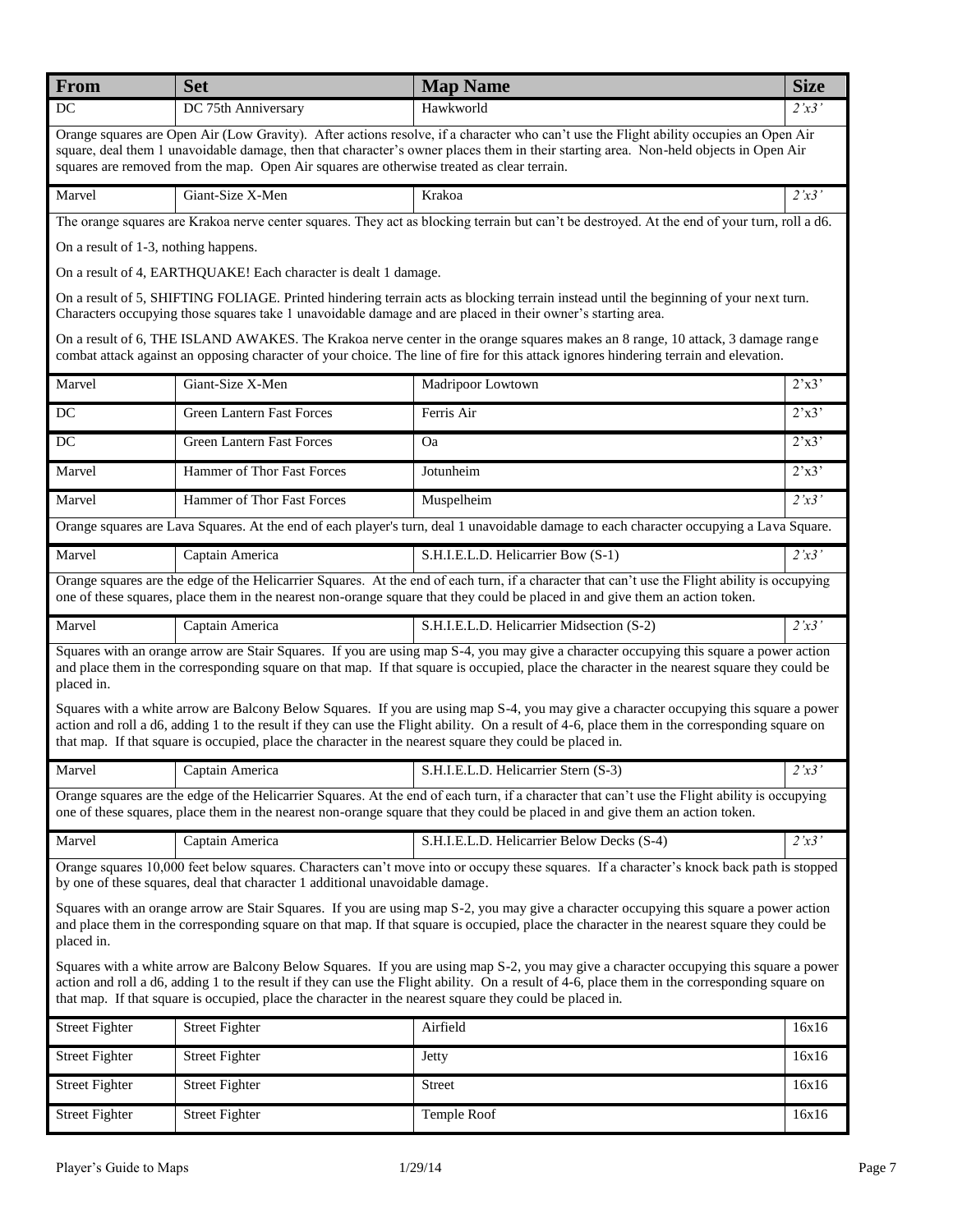| From                                               | <b>Set</b>            | <b>Map Name</b>     | <b>Size</b>      |
|----------------------------------------------------|-----------------------|---------------------|------------------|
| DC                                                 | Watchmen Crimebusters | Dr. Manhattan's Lab | $2^x \times 3$   |
| DC                                                 | Watchmen Crimebusters | Karnak              | $2^x \times 3^x$ |
| $\alpha$ , and the final and $\alpha$ and $\alpha$ |                       |                     |                  |

Orange squares are Intrinsic Field Subtractor Squares. After an action resolves, if during that action a character moved into an orange square, roll a d6 for each character that did so. On a roll of 1-3, deal that character 1 penetrating damage. On a roll of 4-6, heal that character of 1 damage.

| DC                | Superman                                 | <b>Fortress of Solitude</b>  | $2^{\prime}x3^{\prime}$ |
|-------------------|------------------------------------------|------------------------------|-------------------------|
| DC                | Superman                                 | Metropolis City Battleground | 2'x3'                   |
| DC                | <b>Battle For Smallville Fast Forces</b> | Bizarro World                | 2'x3'                   |
| DC                | <b>Battle For Smallville Fast Forces</b> | The Farm                     | $2^{\prime}x3^{\prime}$ |
| Lord of the Rings | Lord of the Rings                        | Battlefield                  | $2^{\prime}x3^{\prime}$ |
| Lord of the Rings | Lord of the Rings                        | Helm's Deep                  | 2'x3'                   |

THE BOMB: Before the beginning of the game, place a Bomb token in this square. The Bomb token can be picked up and held like an object by any character, but if the character can't use Super Strength when picking up the Bomb, place an additional token on the character after actions resolve.

Bar The Gates!: Give a character from Force B adjacent to this area a power action; place blocking terrain markers in all squares in this area. (Battlefield Objective: Force B gets 25 victory points for each marker that remains at the end of the game.)

Siege Ladders: Give a character in a square marked with a symbol a power action and place a SPECIAL token in the other square of the ladder; the ladder can't be used until a character in the square with the token is given a power action to remove the token.

The Culvert: These squares are considered blocking terrain, but can only be destroyed by The Bomb. If a character holding the Bomb is adjacent to these squares at the end of any action, the blocking terrain is destroyed; remove the Bomb from the game and place debris tokens in these squares.

Battlefield Objective: The Come To Destroy Rohan's People!: Before the beginning of the game, place on objective token in the six squares of the battlefield marked with a symbol. When a character from Force A occupies the same square as an objective token at the beginning of their turn, give the character a power action to claim the token. At the end of the game, Force B gets 15 victory points for each token claimed.

| Lord of the Rings | Lord of the Rings | Helm's Dike  | 2 <sub>1</sub> |
|-------------------|-------------------|--------------|----------------|
| Lord of the Rings | Lord of the Rings | Minas Tirith | 2 <sub>1</sub> |

Trebuchet: These squares are hindering terrain. Give a character from Force A in this area a power action and roll 2d6; choose which of the dice will indicate the target square with the same number on the Pelennor Fields map. You may immediately use Pulse Wave as a free

action as if you occupied the target square and possessed a range value as indicated by the result on the other die. 1-2 4 , 3-4 6 , 5-6 8 . A character occupying the target square is dealt 3 penetrating damage.

Battlefield Objective: Gondor Must Fall!: Before the beginning of the game, place on objective token in the five squares of the battlefield marked with a symbol. When a character from Force B occupies the same square as an objective token at the beginning of their turn, give the character a power action to claim the token. At the end of the game, Force B gets 15 victory ponts for each token claimed.

Lofty Terrain: Squares inside the boundary of this orange line are lofty terrain. Characters occupying lofty terrain treat lofty terrain as elevated terrain and treat non-lofty elevated terrain as grounded terrain. Characters occupying elevated terrain treat lofty terrain as elevated terrain, as if they were grounded.

Lord of the Rings Lord of the Rings Pelennor Fields 2'x3

| Trebuchet: These squares are hindering terrain. Give a character from Force B in this area a power action and roll 2d6; choose which of            |
|----------------------------------------------------------------------------------------------------------------------------------------------------|
| the dice will indicate the target square with the same orange number on the Minas Tirith map. You may immediately use Pulse Wave as a              |
| free action as if you occupied the target square and possessed a range value as indicated by the result on the other die. $1-24$ , $3-46$ , $5-68$ |

. A character occupying the target square is dealt 3 penetrating damage.

Battlefield Objective: King Hunting: Before the beginning of the first turn, each force chooses a target character on the opposing force to be the hunted character. Each time you eliminate an opposing character before the hunted character you earn one hunting token. When you eliminate the hunted character, collect 10 bonus victory points for each hunting token you possess. If the hunted character returns to the game for any reason after being eliminated, they are no longer hunted. No hunting tokens are earned after the hunted character is eliminated.

| $\sim$<br>Lorc<br>the<br><b>Rings</b><br>ΟĪ | <b>Rings</b><br>the "<br>. ord<br>. OT | The.<br>Moria<br><b>Mines</b><br>-01 | .<br>ل دے ک<br>$\sim$ |
|---------------------------------------------|----------------------------------------|--------------------------------------|-----------------------|
|                                             |                                        |                                      |                       |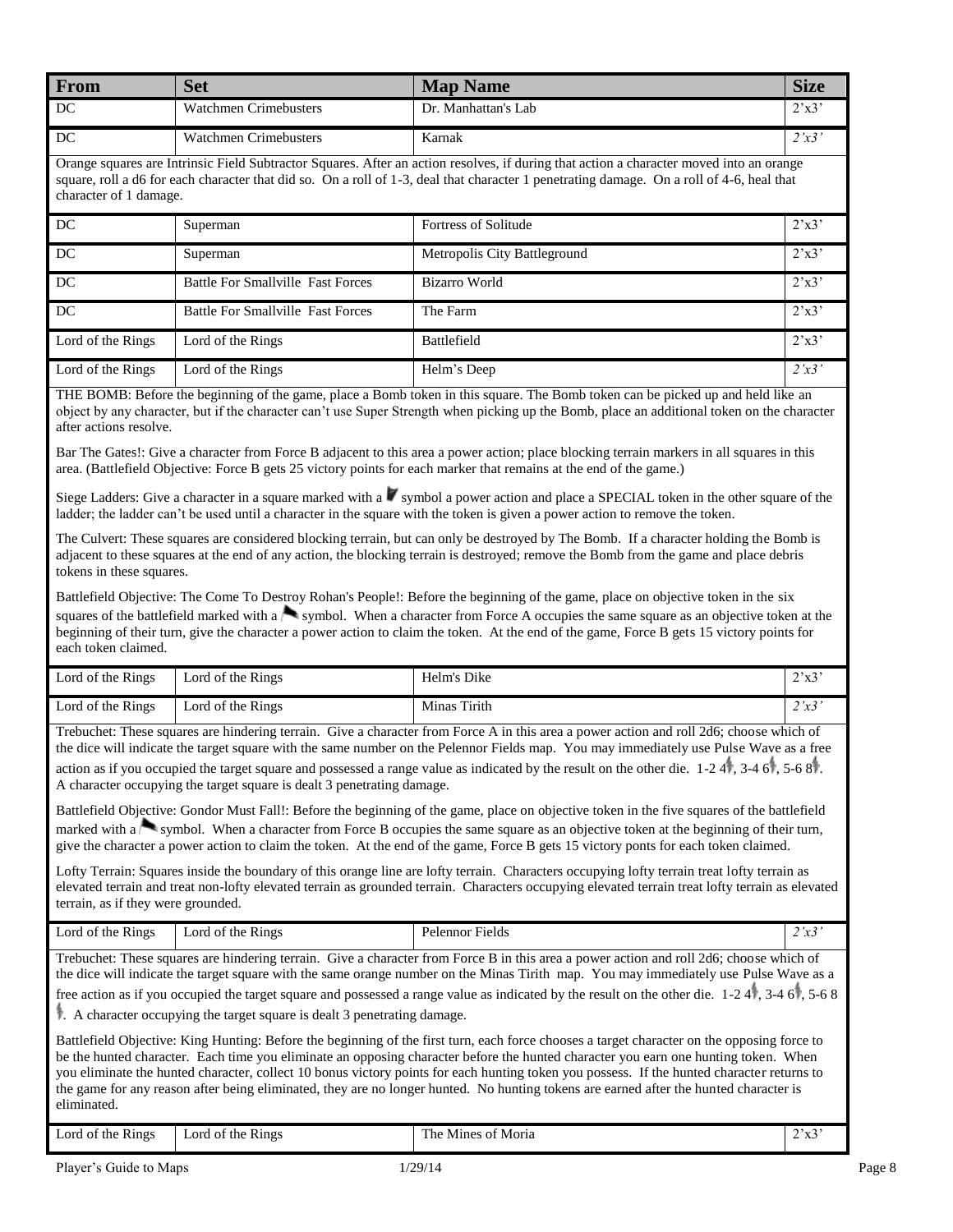| Marvel<br>The Incredible Hulk<br>Gamma Range/Outdoor<br>$2^{\prime}x3^{\prime}$<br>The Incredible Hulk<br><b>Shadowland Fortress</b><br>2'x3'<br>Marvel<br>A character can't target a character, object, or square more than 6 squares away.<br>The Incredible Hulk Fast Forces<br>2'x3'<br>Marvel<br>Gamma Base<br>Marvel<br>The Incredible Hulk Fast Forces<br>2'x3'<br>Sakaar<br>2'x3'<br><b>Star Trek Tactics</b><br>Star Trek Tactics:<br>Borg Transwarp Hub<br>Transwarp Gateways: When a ship moves into an area inside orange lines from any square not inside orange lines, immediately roll a d6.<br>Immediately place the ship in any square in the area with the number that matches the result: if the result is 1, you may place the ship in the<br>area of your choice, but deal the ship 1 unavoidable damage after the action resolves.<br><b>Star Trek Tactics</b><br>2'x3'<br>Star Trek Tactics:<br>Deep Space Nine<br>Docking Port Attack: A character occupying an orange square can make a ranged attack as if they occupied any square marked with an X,<br>had a 61 range (instead of their printed range value), and the Sharpshooter ability. After the attack is resolved, roll 2d6 and add the<br>number of occupied orange squares (including the one occupied by the character): if the result is 9 or more, deal the character 1<br>unavoidable damage.<br><b>Star Trek Tactics</b><br>Kobayashi Maru<br>Star Trek Tactics:<br>$2^{\prime}x3^{\prime}$<br>2'x3'<br><b>Star Trek Tactics</b><br>Star Trek Tactics‡<br>Qo'Nos<br>Toxic Lunar Debris: Debris tokens a SPECIAL tokens that follow all rules for heavy objects. Before the first turn of the game, beginning<br>with the second player, all players alternate turns placing three debris tokens, one at a time, on unoccupied squares marked with an X. At<br>the end of each player's turn, that player rolls 2d6 and moves debris tokens a number of squares equal to the result, divided among the<br>tokens moved. For each 6 rolled, you may deal 1 unavoidable damage to a ship adjacent to a token after it is moved (max 1 damage per<br>ship.) If a token is destroyed during a player's turn, at the end of that player's turn that player places a new debris token on any unoccupied<br>Х.<br><b>Star Trek Tactics</b><br>Star Trek Tactics:<br>The Mutara Nebula<br>2'x3'<br>At the beginning of your turn, you may choose to roll a d6: when you do, the indicated effect from the table below is in effect until the end<br>of your turn.<br>1-2 No effect.<br>3 All ships can use Shape Change.<br>4 Once during the turn, ships can use Smoke Cloud as a free action immediately before taking another action.<br>5 No attack can be evaded, and all ships' Stealth is ignored.<br>6 No damage dealt can be reduced to less than 1.<br><b>Wolf 359</b><br>2'x3'<br><b>Star Trek Tactics</b><br>Star Trek Tactics:<br>2'x3'<br>Marvel<br>The Infinity Gauntlet<br>Collector's Ship<br>Marvel<br>Nexus of Reality<br>2'x3'<br>The Infinity Gauntlet<br>Caught in the Nexus: Orange squares are treated a clear terrain. Characters occupying orange squares can't be given Close Combat<br>Actions, Ranged Combat Actions, or Power Actions, but can break away automatically.<br>$\overline{2}$ 'x3'<br>Shrine To Death<br>Marvel<br>The Infinity Gauntlet<br>2'x3'<br>Marvel<br>The Infinity Gauntlet<br>Soul World<br>Marvel<br>2'x3'<br>The Infinity Gauntlet<br>Space Racetrack<br>Orange squares are Low Gravity Squares. Characters occupying Low Gravity Squares may move per standard movement rules. When a<br>character occupying an Orange Square is hit by an attack, they are knocked back equal to the damage taken.<br>2'x3'<br>Marvel<br>The Infinity Gauntlet<br>Tamarata<br>$2^{\prime}x3^{\prime}$<br>Marvel<br>The Infinity Gauntlet<br>The Garden<br>Marvel<br>The Infinity Gauntlet<br>The Mental Plane<br>$2^{\prime}x3^{\prime}$ | From | <b>Set</b> | <b>Map Name</b> | <b>Size</b> |  |
|--------------------------------------------------------------------------------------------------------------------------------------------------------------------------------------------------------------------------------------------------------------------------------------------------------------------------------------------------------------------------------------------------------------------------------------------------------------------------------------------------------------------------------------------------------------------------------------------------------------------------------------------------------------------------------------------------------------------------------------------------------------------------------------------------------------------------------------------------------------------------------------------------------------------------------------------------------------------------------------------------------------------------------------------------------------------------------------------------------------------------------------------------------------------------------------------------------------------------------------------------------------------------------------------------------------------------------------------------------------------------------------------------------------------------------------------------------------------------------------------------------------------------------------------------------------------------------------------------------------------------------------------------------------------------------------------------------------------------------------------------------------------------------------------------------------------------------------------------------------------------------------------------------------------------------------------------------------------------------------------------------------------------------------------------------------------------------------------------------------------------------------------------------------------------------------------------------------------------------------------------------------------------------------------------------------------------------------------------------------------------------------------------------------------------------------------------------------------------------------------------------------------------------------------------------------------------------------------------------------------------------------------------------------------------------------------------------------------------------------------------------------------------------------------------------------------------------------------------------------------------------------------------------------------------------------------------------------------------------------------------------------------------------------------------------------------------------------------------------------------------------------------------------------------------------------------------------------------------------------------------------------------------------------------------------------------------------------------------------------------------------------------------------------------------------------------------------------------------------------------------------------------------------------------------------------------------------------------------------------------------------------------------------------------------------------------------------------------------------------------------------------------------------------------------------------------------------------------------------------------------------------------------------------------------------------------------------------------|------|------------|-----------------|-------------|--|
|                                                                                                                                                                                                                                                                                                                                                                                                                                                                                                                                                                                                                                                                                                                                                                                                                                                                                                                                                                                                                                                                                                                                                                                                                                                                                                                                                                                                                                                                                                                                                                                                                                                                                                                                                                                                                                                                                                                                                                                                                                                                                                                                                                                                                                                                                                                                                                                                                                                                                                                                                                                                                                                                                                                                                                                                                                                                                                                                                                                                                                                                                                                                                                                                                                                                                                                                                                                                                                                                                                                                                                                                                                                                                                                                                                                                                                                                                                                                                                    |      |            |                 |             |  |
|                                                                                                                                                                                                                                                                                                                                                                                                                                                                                                                                                                                                                                                                                                                                                                                                                                                                                                                                                                                                                                                                                                                                                                                                                                                                                                                                                                                                                                                                                                                                                                                                                                                                                                                                                                                                                                                                                                                                                                                                                                                                                                                                                                                                                                                                                                                                                                                                                                                                                                                                                                                                                                                                                                                                                                                                                                                                                                                                                                                                                                                                                                                                                                                                                                                                                                                                                                                                                                                                                                                                                                                                                                                                                                                                                                                                                                                                                                                                                                    |      |            |                 |             |  |
|                                                                                                                                                                                                                                                                                                                                                                                                                                                                                                                                                                                                                                                                                                                                                                                                                                                                                                                                                                                                                                                                                                                                                                                                                                                                                                                                                                                                                                                                                                                                                                                                                                                                                                                                                                                                                                                                                                                                                                                                                                                                                                                                                                                                                                                                                                                                                                                                                                                                                                                                                                                                                                                                                                                                                                                                                                                                                                                                                                                                                                                                                                                                                                                                                                                                                                                                                                                                                                                                                                                                                                                                                                                                                                                                                                                                                                                                                                                                                                    |      |            |                 |             |  |
|                                                                                                                                                                                                                                                                                                                                                                                                                                                                                                                                                                                                                                                                                                                                                                                                                                                                                                                                                                                                                                                                                                                                                                                                                                                                                                                                                                                                                                                                                                                                                                                                                                                                                                                                                                                                                                                                                                                                                                                                                                                                                                                                                                                                                                                                                                                                                                                                                                                                                                                                                                                                                                                                                                                                                                                                                                                                                                                                                                                                                                                                                                                                                                                                                                                                                                                                                                                                                                                                                                                                                                                                                                                                                                                                                                                                                                                                                                                                                                    |      |            |                 |             |  |
|                                                                                                                                                                                                                                                                                                                                                                                                                                                                                                                                                                                                                                                                                                                                                                                                                                                                                                                                                                                                                                                                                                                                                                                                                                                                                                                                                                                                                                                                                                                                                                                                                                                                                                                                                                                                                                                                                                                                                                                                                                                                                                                                                                                                                                                                                                                                                                                                                                                                                                                                                                                                                                                                                                                                                                                                                                                                                                                                                                                                                                                                                                                                                                                                                                                                                                                                                                                                                                                                                                                                                                                                                                                                                                                                                                                                                                                                                                                                                                    |      |            |                 |             |  |
|                                                                                                                                                                                                                                                                                                                                                                                                                                                                                                                                                                                                                                                                                                                                                                                                                                                                                                                                                                                                                                                                                                                                                                                                                                                                                                                                                                                                                                                                                                                                                                                                                                                                                                                                                                                                                                                                                                                                                                                                                                                                                                                                                                                                                                                                                                                                                                                                                                                                                                                                                                                                                                                                                                                                                                                                                                                                                                                                                                                                                                                                                                                                                                                                                                                                                                                                                                                                                                                                                                                                                                                                                                                                                                                                                                                                                                                                                                                                                                    |      |            |                 |             |  |
|                                                                                                                                                                                                                                                                                                                                                                                                                                                                                                                                                                                                                                                                                                                                                                                                                                                                                                                                                                                                                                                                                                                                                                                                                                                                                                                                                                                                                                                                                                                                                                                                                                                                                                                                                                                                                                                                                                                                                                                                                                                                                                                                                                                                                                                                                                                                                                                                                                                                                                                                                                                                                                                                                                                                                                                                                                                                                                                                                                                                                                                                                                                                                                                                                                                                                                                                                                                                                                                                                                                                                                                                                                                                                                                                                                                                                                                                                                                                                                    |      |            |                 |             |  |
|                                                                                                                                                                                                                                                                                                                                                                                                                                                                                                                                                                                                                                                                                                                                                                                                                                                                                                                                                                                                                                                                                                                                                                                                                                                                                                                                                                                                                                                                                                                                                                                                                                                                                                                                                                                                                                                                                                                                                                                                                                                                                                                                                                                                                                                                                                                                                                                                                                                                                                                                                                                                                                                                                                                                                                                                                                                                                                                                                                                                                                                                                                                                                                                                                                                                                                                                                                                                                                                                                                                                                                                                                                                                                                                                                                                                                                                                                                                                                                    |      |            |                 |             |  |
|                                                                                                                                                                                                                                                                                                                                                                                                                                                                                                                                                                                                                                                                                                                                                                                                                                                                                                                                                                                                                                                                                                                                                                                                                                                                                                                                                                                                                                                                                                                                                                                                                                                                                                                                                                                                                                                                                                                                                                                                                                                                                                                                                                                                                                                                                                                                                                                                                                                                                                                                                                                                                                                                                                                                                                                                                                                                                                                                                                                                                                                                                                                                                                                                                                                                                                                                                                                                                                                                                                                                                                                                                                                                                                                                                                                                                                                                                                                                                                    |      |            |                 |             |  |
|                                                                                                                                                                                                                                                                                                                                                                                                                                                                                                                                                                                                                                                                                                                                                                                                                                                                                                                                                                                                                                                                                                                                                                                                                                                                                                                                                                                                                                                                                                                                                                                                                                                                                                                                                                                                                                                                                                                                                                                                                                                                                                                                                                                                                                                                                                                                                                                                                                                                                                                                                                                                                                                                                                                                                                                                                                                                                                                                                                                                                                                                                                                                                                                                                                                                                                                                                                                                                                                                                                                                                                                                                                                                                                                                                                                                                                                                                                                                                                    |      |            |                 |             |  |
|                                                                                                                                                                                                                                                                                                                                                                                                                                                                                                                                                                                                                                                                                                                                                                                                                                                                                                                                                                                                                                                                                                                                                                                                                                                                                                                                                                                                                                                                                                                                                                                                                                                                                                                                                                                                                                                                                                                                                                                                                                                                                                                                                                                                                                                                                                                                                                                                                                                                                                                                                                                                                                                                                                                                                                                                                                                                                                                                                                                                                                                                                                                                                                                                                                                                                                                                                                                                                                                                                                                                                                                                                                                                                                                                                                                                                                                                                                                                                                    |      |            |                 |             |  |
|                                                                                                                                                                                                                                                                                                                                                                                                                                                                                                                                                                                                                                                                                                                                                                                                                                                                                                                                                                                                                                                                                                                                                                                                                                                                                                                                                                                                                                                                                                                                                                                                                                                                                                                                                                                                                                                                                                                                                                                                                                                                                                                                                                                                                                                                                                                                                                                                                                                                                                                                                                                                                                                                                                                                                                                                                                                                                                                                                                                                                                                                                                                                                                                                                                                                                                                                                                                                                                                                                                                                                                                                                                                                                                                                                                                                                                                                                                                                                                    |      |            |                 |             |  |
|                                                                                                                                                                                                                                                                                                                                                                                                                                                                                                                                                                                                                                                                                                                                                                                                                                                                                                                                                                                                                                                                                                                                                                                                                                                                                                                                                                                                                                                                                                                                                                                                                                                                                                                                                                                                                                                                                                                                                                                                                                                                                                                                                                                                                                                                                                                                                                                                                                                                                                                                                                                                                                                                                                                                                                                                                                                                                                                                                                                                                                                                                                                                                                                                                                                                                                                                                                                                                                                                                                                                                                                                                                                                                                                                                                                                                                                                                                                                                                    |      |            |                 |             |  |
|                                                                                                                                                                                                                                                                                                                                                                                                                                                                                                                                                                                                                                                                                                                                                                                                                                                                                                                                                                                                                                                                                                                                                                                                                                                                                                                                                                                                                                                                                                                                                                                                                                                                                                                                                                                                                                                                                                                                                                                                                                                                                                                                                                                                                                                                                                                                                                                                                                                                                                                                                                                                                                                                                                                                                                                                                                                                                                                                                                                                                                                                                                                                                                                                                                                                                                                                                                                                                                                                                                                                                                                                                                                                                                                                                                                                                                                                                                                                                                    |      |            |                 |             |  |
|                                                                                                                                                                                                                                                                                                                                                                                                                                                                                                                                                                                                                                                                                                                                                                                                                                                                                                                                                                                                                                                                                                                                                                                                                                                                                                                                                                                                                                                                                                                                                                                                                                                                                                                                                                                                                                                                                                                                                                                                                                                                                                                                                                                                                                                                                                                                                                                                                                                                                                                                                                                                                                                                                                                                                                                                                                                                                                                                                                                                                                                                                                                                                                                                                                                                                                                                                                                                                                                                                                                                                                                                                                                                                                                                                                                                                                                                                                                                                                    |      |            |                 |             |  |
|                                                                                                                                                                                                                                                                                                                                                                                                                                                                                                                                                                                                                                                                                                                                                                                                                                                                                                                                                                                                                                                                                                                                                                                                                                                                                                                                                                                                                                                                                                                                                                                                                                                                                                                                                                                                                                                                                                                                                                                                                                                                                                                                                                                                                                                                                                                                                                                                                                                                                                                                                                                                                                                                                                                                                                                                                                                                                                                                                                                                                                                                                                                                                                                                                                                                                                                                                                                                                                                                                                                                                                                                                                                                                                                                                                                                                                                                                                                                                                    |      |            |                 |             |  |
|                                                                                                                                                                                                                                                                                                                                                                                                                                                                                                                                                                                                                                                                                                                                                                                                                                                                                                                                                                                                                                                                                                                                                                                                                                                                                                                                                                                                                                                                                                                                                                                                                                                                                                                                                                                                                                                                                                                                                                                                                                                                                                                                                                                                                                                                                                                                                                                                                                                                                                                                                                                                                                                                                                                                                                                                                                                                                                                                                                                                                                                                                                                                                                                                                                                                                                                                                                                                                                                                                                                                                                                                                                                                                                                                                                                                                                                                                                                                                                    |      |            |                 |             |  |
|                                                                                                                                                                                                                                                                                                                                                                                                                                                                                                                                                                                                                                                                                                                                                                                                                                                                                                                                                                                                                                                                                                                                                                                                                                                                                                                                                                                                                                                                                                                                                                                                                                                                                                                                                                                                                                                                                                                                                                                                                                                                                                                                                                                                                                                                                                                                                                                                                                                                                                                                                                                                                                                                                                                                                                                                                                                                                                                                                                                                                                                                                                                                                                                                                                                                                                                                                                                                                                                                                                                                                                                                                                                                                                                                                                                                                                                                                                                                                                    |      |            |                 |             |  |
|                                                                                                                                                                                                                                                                                                                                                                                                                                                                                                                                                                                                                                                                                                                                                                                                                                                                                                                                                                                                                                                                                                                                                                                                                                                                                                                                                                                                                                                                                                                                                                                                                                                                                                                                                                                                                                                                                                                                                                                                                                                                                                                                                                                                                                                                                                                                                                                                                                                                                                                                                                                                                                                                                                                                                                                                                                                                                                                                                                                                                                                                                                                                                                                                                                                                                                                                                                                                                                                                                                                                                                                                                                                                                                                                                                                                                                                                                                                                                                    |      |            |                 |             |  |
|                                                                                                                                                                                                                                                                                                                                                                                                                                                                                                                                                                                                                                                                                                                                                                                                                                                                                                                                                                                                                                                                                                                                                                                                                                                                                                                                                                                                                                                                                                                                                                                                                                                                                                                                                                                                                                                                                                                                                                                                                                                                                                                                                                                                                                                                                                                                                                                                                                                                                                                                                                                                                                                                                                                                                                                                                                                                                                                                                                                                                                                                                                                                                                                                                                                                                                                                                                                                                                                                                                                                                                                                                                                                                                                                                                                                                                                                                                                                                                    |      |            |                 |             |  |
|                                                                                                                                                                                                                                                                                                                                                                                                                                                                                                                                                                                                                                                                                                                                                                                                                                                                                                                                                                                                                                                                                                                                                                                                                                                                                                                                                                                                                                                                                                                                                                                                                                                                                                                                                                                                                                                                                                                                                                                                                                                                                                                                                                                                                                                                                                                                                                                                                                                                                                                                                                                                                                                                                                                                                                                                                                                                                                                                                                                                                                                                                                                                                                                                                                                                                                                                                                                                                                                                                                                                                                                                                                                                                                                                                                                                                                                                                                                                                                    |      |            |                 |             |  |
|                                                                                                                                                                                                                                                                                                                                                                                                                                                                                                                                                                                                                                                                                                                                                                                                                                                                                                                                                                                                                                                                                                                                                                                                                                                                                                                                                                                                                                                                                                                                                                                                                                                                                                                                                                                                                                                                                                                                                                                                                                                                                                                                                                                                                                                                                                                                                                                                                                                                                                                                                                                                                                                                                                                                                                                                                                                                                                                                                                                                                                                                                                                                                                                                                                                                                                                                                                                                                                                                                                                                                                                                                                                                                                                                                                                                                                                                                                                                                                    |      |            |                 |             |  |
|                                                                                                                                                                                                                                                                                                                                                                                                                                                                                                                                                                                                                                                                                                                                                                                                                                                                                                                                                                                                                                                                                                                                                                                                                                                                                                                                                                                                                                                                                                                                                                                                                                                                                                                                                                                                                                                                                                                                                                                                                                                                                                                                                                                                                                                                                                                                                                                                                                                                                                                                                                                                                                                                                                                                                                                                                                                                                                                                                                                                                                                                                                                                                                                                                                                                                                                                                                                                                                                                                                                                                                                                                                                                                                                                                                                                                                                                                                                                                                    |      |            |                 |             |  |
|                                                                                                                                                                                                                                                                                                                                                                                                                                                                                                                                                                                                                                                                                                                                                                                                                                                                                                                                                                                                                                                                                                                                                                                                                                                                                                                                                                                                                                                                                                                                                                                                                                                                                                                                                                                                                                                                                                                                                                                                                                                                                                                                                                                                                                                                                                                                                                                                                                                                                                                                                                                                                                                                                                                                                                                                                                                                                                                                                                                                                                                                                                                                                                                                                                                                                                                                                                                                                                                                                                                                                                                                                                                                                                                                                                                                                                                                                                                                                                    |      |            |                 |             |  |
|                                                                                                                                                                                                                                                                                                                                                                                                                                                                                                                                                                                                                                                                                                                                                                                                                                                                                                                                                                                                                                                                                                                                                                                                                                                                                                                                                                                                                                                                                                                                                                                                                                                                                                                                                                                                                                                                                                                                                                                                                                                                                                                                                                                                                                                                                                                                                                                                                                                                                                                                                                                                                                                                                                                                                                                                                                                                                                                                                                                                                                                                                                                                                                                                                                                                                                                                                                                                                                                                                                                                                                                                                                                                                                                                                                                                                                                                                                                                                                    |      |            |                 |             |  |
|                                                                                                                                                                                                                                                                                                                                                                                                                                                                                                                                                                                                                                                                                                                                                                                                                                                                                                                                                                                                                                                                                                                                                                                                                                                                                                                                                                                                                                                                                                                                                                                                                                                                                                                                                                                                                                                                                                                                                                                                                                                                                                                                                                                                                                                                                                                                                                                                                                                                                                                                                                                                                                                                                                                                                                                                                                                                                                                                                                                                                                                                                                                                                                                                                                                                                                                                                                                                                                                                                                                                                                                                                                                                                                                                                                                                                                                                                                                                                                    |      |            |                 |             |  |
|                                                                                                                                                                                                                                                                                                                                                                                                                                                                                                                                                                                                                                                                                                                                                                                                                                                                                                                                                                                                                                                                                                                                                                                                                                                                                                                                                                                                                                                                                                                                                                                                                                                                                                                                                                                                                                                                                                                                                                                                                                                                                                                                                                                                                                                                                                                                                                                                                                                                                                                                                                                                                                                                                                                                                                                                                                                                                                                                                                                                                                                                                                                                                                                                                                                                                                                                                                                                                                                                                                                                                                                                                                                                                                                                                                                                                                                                                                                                                                    |      |            |                 |             |  |
|                                                                                                                                                                                                                                                                                                                                                                                                                                                                                                                                                                                                                                                                                                                                                                                                                                                                                                                                                                                                                                                                                                                                                                                                                                                                                                                                                                                                                                                                                                                                                                                                                                                                                                                                                                                                                                                                                                                                                                                                                                                                                                                                                                                                                                                                                                                                                                                                                                                                                                                                                                                                                                                                                                                                                                                                                                                                                                                                                                                                                                                                                                                                                                                                                                                                                                                                                                                                                                                                                                                                                                                                                                                                                                                                                                                                                                                                                                                                                                    |      |            |                 |             |  |
|                                                                                                                                                                                                                                                                                                                                                                                                                                                                                                                                                                                                                                                                                                                                                                                                                                                                                                                                                                                                                                                                                                                                                                                                                                                                                                                                                                                                                                                                                                                                                                                                                                                                                                                                                                                                                                                                                                                                                                                                                                                                                                                                                                                                                                                                                                                                                                                                                                                                                                                                                                                                                                                                                                                                                                                                                                                                                                                                                                                                                                                                                                                                                                                                                                                                                                                                                                                                                                                                                                                                                                                                                                                                                                                                                                                                                                                                                                                                                                    |      |            |                 |             |  |
|                                                                                                                                                                                                                                                                                                                                                                                                                                                                                                                                                                                                                                                                                                                                                                                                                                                                                                                                                                                                                                                                                                                                                                                                                                                                                                                                                                                                                                                                                                                                                                                                                                                                                                                                                                                                                                                                                                                                                                                                                                                                                                                                                                                                                                                                                                                                                                                                                                                                                                                                                                                                                                                                                                                                                                                                                                                                                                                                                                                                                                                                                                                                                                                                                                                                                                                                                                                                                                                                                                                                                                                                                                                                                                                                                                                                                                                                                                                                                                    |      |            |                 |             |  |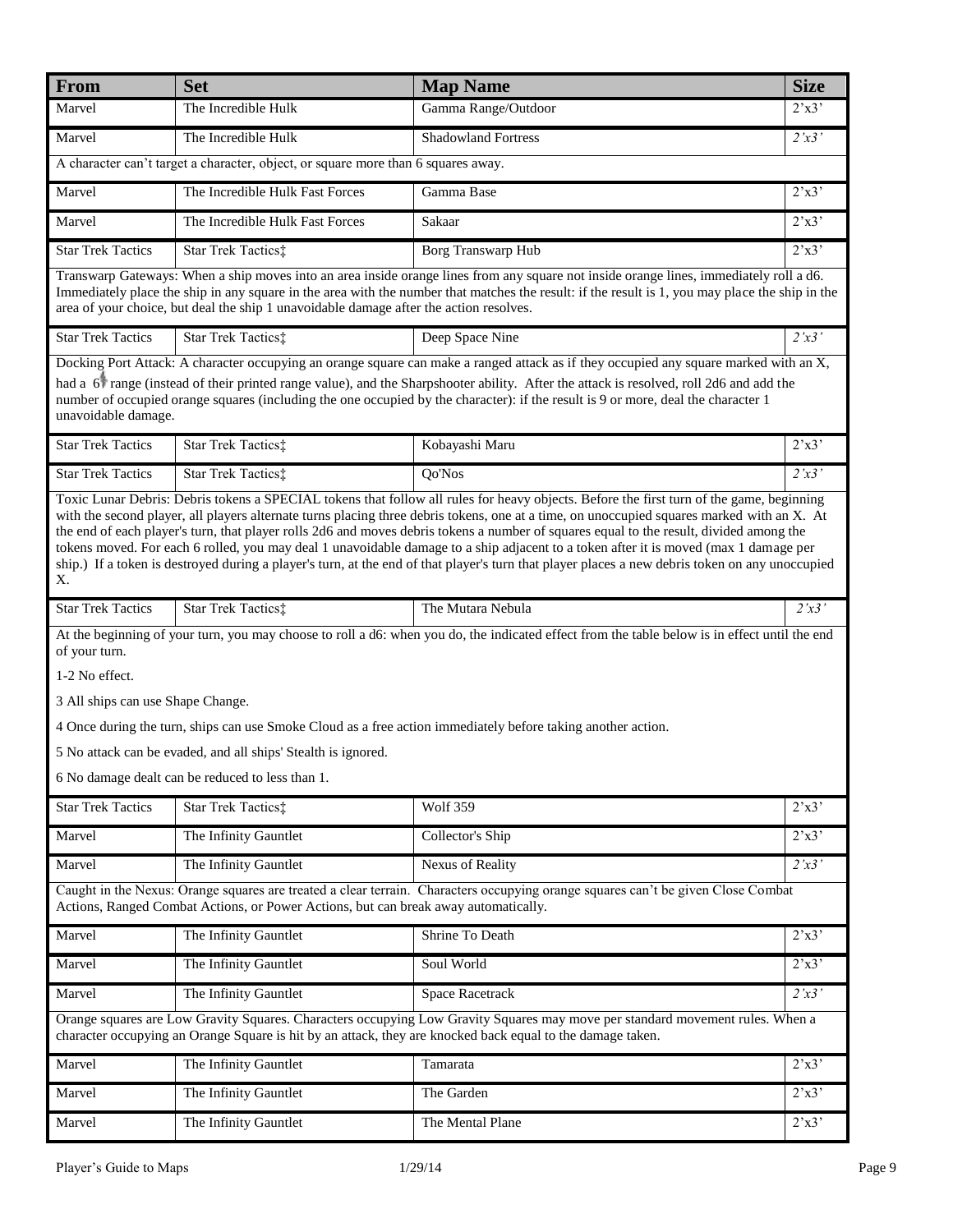| From                                                                                                                                                                                                                                                                                                                       | <b>Set</b>                      | <b>Map Name</b>                                                                                                                                                                                                                                                               | <b>Size</b>             |  |
|----------------------------------------------------------------------------------------------------------------------------------------------------------------------------------------------------------------------------------------------------------------------------------------------------------------------------|---------------------------------|-------------------------------------------------------------------------------------------------------------------------------------------------------------------------------------------------------------------------------------------------------------------------------|-------------------------|--|
| Marvel                                                                                                                                                                                                                                                                                                                     | Galactic Guardians              | Blue Area of the Moon                                                                                                                                                                                                                                                         | $2^{\prime}x3^{\prime}$ |  |
| Marvel                                                                                                                                                                                                                                                                                                                     | <b>Galactic Guardians</b>       | Realm of Death                                                                                                                                                                                                                                                                | 2'x3'                   |  |
| Marvel                                                                                                                                                                                                                                                                                                                     | <b>Annihilators Fast Forces</b> | Alien City                                                                                                                                                                                                                                                                    | 2'x3'                   |  |
| Marvel                                                                                                                                                                                                                                                                                                                     | <b>Annihilators Fast Forces</b> | Knowhere                                                                                                                                                                                                                                                                      | 2'x3'                   |  |
| Marvel                                                                                                                                                                                                                                                                                                                     | The Avengers Movie              | S.H.I.E.L.D. Helicarrier                                                                                                                                                                                                                                                      | 2'x3'                   |  |
| Marvel                                                                                                                                                                                                                                                                                                                     | The Avengers Movie              | <b>Stark Tower</b>                                                                                                                                                                                                                                                            | 2'x3'                   |  |
|                                                                                                                                                                                                                                                                                                                            |                                 | Orange squares are City Below Squares. At the end of each turn, if a character that can't use the Flight ability is occupying one of these<br>squares, place them in the nearest non-orange square that they can be placed in and give them an action token.                  |                         |  |
| Marvel                                                                                                                                                                                                                                                                                                                     | Giant-Size X-Men Fast Forces    | Abandoned Weapon X Facility                                                                                                                                                                                                                                                   | 2'x3'                   |  |
| Marvel                                                                                                                                                                                                                                                                                                                     | Giant-Size X-Men Fast Forces    | <b>Starcore Space Station</b>                                                                                                                                                                                                                                                 | $2^{\prime}x3$          |  |
| DC                                                                                                                                                                                                                                                                                                                         | War of Light Fast Forces        | Okaaro                                                                                                                                                                                                                                                                        | 2'x3'                   |  |
| $DC$                                                                                                                                                                                                                                                                                                                       | War of Light Fast Forces        | Qward                                                                                                                                                                                                                                                                         | 2'x3'                   |  |
| $DC$                                                                                                                                                                                                                                                                                                                       | Dark Knight Rises               | Arkham Asylum                                                                                                                                                                                                                                                                 | 2'x3'                   |  |
| DC                                                                                                                                                                                                                                                                                                                         | Dark Knight Rises               | <b>Gotham Bank</b>                                                                                                                                                                                                                                                            | 2'x3'                   |  |
| Marvel                                                                                                                                                                                                                                                                                                                     | Chaos War                       | <b>Avengers Mansion Grounds</b>                                                                                                                                                                                                                                               | 2'x3'                   |  |
| Marvel                                                                                                                                                                                                                                                                                                                     | Chaos War                       | <b>Negative Zone Prison</b>                                                                                                                                                                                                                                                   | 2'x3'                   |  |
|                                                                                                                                                                                                                                                                                                                            |                                 | Orange squares are Negative Zone Terrain. These squares are treated as blocking terrain and can't be destroyed.                                                                                                                                                               |                         |  |
| Marvel                                                                                                                                                                                                                                                                                                                     | <b>Chaos War Fast Forces</b>    | European Castle                                                                                                                                                                                                                                                               | $2^{\prime}x3^{\prime}$ |  |
| Marvel                                                                                                                                                                                                                                                                                                                     | <b>Chaos War Fast Forces</b>    | Quinjet Hangar                                                                                                                                                                                                                                                                | 2'x3'                   |  |
| DC                                                                                                                                                                                                                                                                                                                         | Justice League 52 Fast Forces   | Paradise Island                                                                                                                                                                                                                                                               | 2'x3'                   |  |
| DC                                                                                                                                                                                                                                                                                                                         | Justice League 52 Fast Forces   | Rooftops of Gotham City                                                                                                                                                                                                                                                       | 2'x3'                   |  |
|                                                                                                                                                                                                                                                                                                                            |                                 | Street Terrain: If a character that can't use Leap/Climb, Phasing/Teleport, Flight, or Great Size occupies Street Terrain after actions resolve,<br>deal that character 1 unavoidable damage and then the character's controller places the character in their starting area. |                         |  |
| $\overline{DC}$                                                                                                                                                                                                                                                                                                            | Batman                          | Lazarus Pit                                                                                                                                                                                                                                                                   | 2'x3'                   |  |
|                                                                                                                                                                                                                                                                                                                            |                                 | Orange squares are Lazarus Pit terrain. Lazarus Pit terrain is water terrain. Characters that occupy Lazarus Pit terrain can use<br>Regeneration. A character that heals while occupying Lazarus Pit terrain possesses Battle Fury until it takes damage.                     |                         |  |
| $DC$                                                                                                                                                                                                                                                                                                                       | Batman                          | The Batcave                                                                                                                                                                                                                                                                   | 2'x3'                   |  |
| Orange squares are Bat-Pole Squares. If you are also playing with the Wayne Manor map, you may give a character occupying this square<br>a power action and place that character in the corresponding square on that map. If that square is occupied, place that character in the<br>nearest square it could be placed in. |                                 |                                                                                                                                                                                                                                                                               |                         |  |
| $D C$                                                                                                                                                                                                                                                                                                                      | <b>Batman Fast Forces</b>       | The Temple                                                                                                                                                                                                                                                                    | 2'x3'                   |  |
| $\overline{DC}$                                                                                                                                                                                                                                                                                                            | <b>Batman Fast Forces</b>       | Wayne Manor                                                                                                                                                                                                                                                                   | 2'x3'                   |  |
| Orange squares are Bat-Pole Squares. If you are also playing with the Batcave map, you may give a character occupying this square a<br>power action and place that character in the corresponding square on that map. If that square is occupied, place that character in the nearest<br>square it could be placed in.     |                                 |                                                                                                                                                                                                                                                                               |                         |  |
| Lord of the Rings                                                                                                                                                                                                                                                                                                          | The Hobbit                      | Goblin Halls                                                                                                                                                                                                                                                                  | 2'x3'                   |  |
| Lord of the Rings                                                                                                                                                                                                                                                                                                          | The Hobbit                      | Gollum's Cavern                                                                                                                                                                                                                                                               | $2^{\prime}x3^{\prime}$ |  |
| Lord of the Rings                                                                                                                                                                                                                                                                                                          | The Hobbit                      | Rivendell                                                                                                                                                                                                                                                                     | $2^{\prime}x3^{\prime}$ |  |
| Lord of the Rings                                                                                                                                                                                                                                                                                                          | The Hobbit                      | Stone Troll Camp                                                                                                                                                                                                                                                              | 2'x3'                   |  |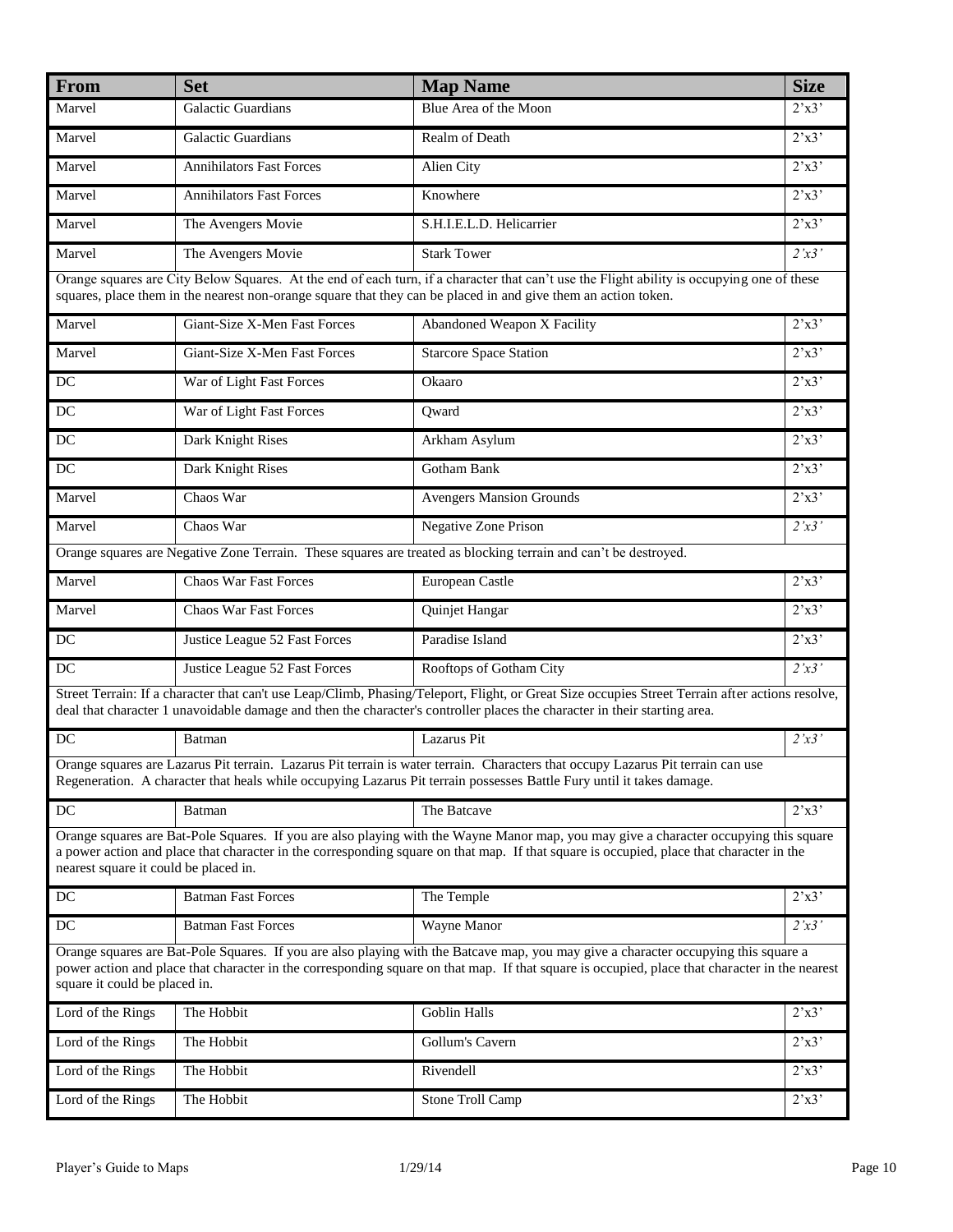| From                                                                                                                                                                                                                                                                                                                                                                                                                                                                                                                                                                                                                                                                                                                         | <b>Set</b>                                                                                             | <b>Map Name</b>                                                                                                                                                                                                                                                                                                                                                                                                                                                                                                                                                                                                                                                                                                  | <b>Size</b>    |  |
|------------------------------------------------------------------------------------------------------------------------------------------------------------------------------------------------------------------------------------------------------------------------------------------------------------------------------------------------------------------------------------------------------------------------------------------------------------------------------------------------------------------------------------------------------------------------------------------------------------------------------------------------------------------------------------------------------------------------------|--------------------------------------------------------------------------------------------------------|------------------------------------------------------------------------------------------------------------------------------------------------------------------------------------------------------------------------------------------------------------------------------------------------------------------------------------------------------------------------------------------------------------------------------------------------------------------------------------------------------------------------------------------------------------------------------------------------------------------------------------------------------------------------------------------------------------------|----------------|--|
| $DC$                                                                                                                                                                                                                                                                                                                                                                                                                                                                                                                                                                                                                                                                                                                         | No Man's Land                                                                                          | <b>Blackgate Prison</b>                                                                                                                                                                                                                                                                                                                                                                                                                                                                                                                                                                                                                                                                                          | 2'x3'          |  |
| Orange squares are Bridge terrain. Bridge terrain is elevated terrain (level 2). Characters occupying grounded terrain that draw a line of<br>fire to a game element that occupies the same elevation ignoring the Bridge terrain and anything occupying Bridge terrain for line of fire<br>purposes. Characters that begin to move on a lower elevation ignoring the Bridge terrain and anything occupying Bridge terrain for<br>movement purposes: these characters can't end their movement in a square of Bridge terrain unless they can use a game effect that allows<br>them to ignore elevation for movement purposes or move through a square of level 2 terrain immediately prior to moving into Bridge<br>terrain. |                                                                                                        |                                                                                                                                                                                                                                                                                                                                                                                                                                                                                                                                                                                                                                                                                                                  |                |  |
| DC                                                                                                                                                                                                                                                                                                                                                                                                                                                                                                                                                                                                                                                                                                                           | No Man's Land                                                                                          | <b>Blackgate Prison: Post-Cataclysm</b>                                                                                                                                                                                                                                                                                                                                                                                                                                                                                                                                                                                                                                                                          | 2'x3'          |  |
| terrain.                                                                                                                                                                                                                                                                                                                                                                                                                                                                                                                                                                                                                                                                                                                     |                                                                                                        | Orange squares are Bridge terrain. Bridge terrain is elevated terrain (level 2). Characters occupying grounded terrain that draw a line of<br>fire to a game element that occupies the same elevation ignoring the Bridge terrain and anything occupying Bridge terrain for line of fire<br>purposes. Characters that begin to move on a lower elevation ignoring the Bridge terrain and anything occupying Bridge terrain for<br>movement purposes: these characters can't end their movement in a square of Bridge terrain unless they can use a game effect that allows<br>them to ignore elevation for movement purposes or move through a square of level 2 terrain immediately prior to moving into Bridge |                |  |
| DC                                                                                                                                                                                                                                                                                                                                                                                                                                                                                                                                                                                                                                                                                                                           | No Man's Land                                                                                          | Dockside Amusement Park                                                                                                                                                                                                                                                                                                                                                                                                                                                                                                                                                                                                                                                                                          | 2'x3'          |  |
| DC                                                                                                                                                                                                                                                                                                                                                                                                                                                                                                                                                                                                                                                                                                                           | No Man's Land                                                                                          | Dockside Amusement Park: Post-Cataclysm                                                                                                                                                                                                                                                                                                                                                                                                                                                                                                                                                                                                                                                                          | 2'x3'          |  |
| DC                                                                                                                                                                                                                                                                                                                                                                                                                                                                                                                                                                                                                                                                                                                           | No Man's Land                                                                                          | <b>Gotham City Power Plant</b>                                                                                                                                                                                                                                                                                                                                                                                                                                                                                                                                                                                                                                                                                   | 2'x3'          |  |
| DC                                                                                                                                                                                                                                                                                                                                                                                                                                                                                                                                                                                                                                                                                                                           | No Man's Land                                                                                          | Gotham City Power Plant: Post-Cataclysm                                                                                                                                                                                                                                                                                                                                                                                                                                                                                                                                                                                                                                                                          | 2'x3'          |  |
| DC                                                                                                                                                                                                                                                                                                                                                                                                                                                                                                                                                                                                                                                                                                                           | No Man's Land                                                                                          | Gotham Waterfront                                                                                                                                                                                                                                                                                                                                                                                                                                                                                                                                                                                                                                                                                                | 2'x3'          |  |
| DC                                                                                                                                                                                                                                                                                                                                                                                                                                                                                                                                                                                                                                                                                                                           | No Man's Land                                                                                          | Gotham Waterfront: Post-Cataclysm                                                                                                                                                                                                                                                                                                                                                                                                                                                                                                                                                                                                                                                                                | 2'x3'          |  |
|                                                                                                                                                                                                                                                                                                                                                                                                                                                                                                                                                                                                                                                                                                                              | Orange squares are Fire terrain. These squares are treated as blocking terrain and can't be destroyed. |                                                                                                                                                                                                                                                                                                                                                                                                                                                                                                                                                                                                                                                                                                                  |                |  |
| DC                                                                                                                                                                                                                                                                                                                                                                                                                                                                                                                                                                                                                                                                                                                           | No Man's Land                                                                                          | Robinson Park                                                                                                                                                                                                                                                                                                                                                                                                                                                                                                                                                                                                                                                                                                    | 2'x3'          |  |
| DC                                                                                                                                                                                                                                                                                                                                                                                                                                                                                                                                                                                                                                                                                                                           | No Man's Land                                                                                          | Robinson Park: Post-Cataclysm                                                                                                                                                                                                                                                                                                                                                                                                                                                                                                                                                                                                                                                                                    | 2'x3'          |  |
| DC                                                                                                                                                                                                                                                                                                                                                                                                                                                                                                                                                                                                                                                                                                                           | No Man's Land                                                                                          | Wayne Manor Grounds                                                                                                                                                                                                                                                                                                                                                                                                                                                                                                                                                                                                                                                                                              | 2'x3'          |  |
| DC                                                                                                                                                                                                                                                                                                                                                                                                                                                                                                                                                                                                                                                                                                                           | No Man's Land                                                                                          | Wayne Manor Grounds: Post-Cataclysm                                                                                                                                                                                                                                                                                                                                                                                                                                                                                                                                                                                                                                                                              | $2^{\prime}x3$ |  |
| $\operatorname{DC}$                                                                                                                                                                                                                                                                                                                                                                                                                                                                                                                                                                                                                                                                                                          | Streets of Gotham                                                                                      | Killer Croc Sewer Lair                                                                                                                                                                                                                                                                                                                                                                                                                                                                                                                                                                                                                                                                                           | 2'x3'          |  |
|                                                                                                                                                                                                                                                                                                                                                                                                                                                                                                                                                                                                                                                                                                                              | in the nearest square it could be placed in.                                                           | Orange squares are Manhole squares. If you are also playing with the Streets of Gotham City map, you may give a character occupying<br>this square a power action and place that character in the corresponding square on that map. If that square is occupied, place that character                                                                                                                                                                                                                                                                                                                                                                                                                             |                |  |
| DC                                                                                                                                                                                                                                                                                                                                                                                                                                                                                                                                                                                                                                                                                                                           | <b>Streets of Gotham</b>                                                                               | Streets of Gotham City                                                                                                                                                                                                                                                                                                                                                                                                                                                                                                                                                                                                                                                                                           | $2^{\prime}x3$ |  |
| Orange squares are Manhole squares. If you are also playing with the Killer Croc Sewer Lair map, you may give a character occupying<br>this square a power action and place that character in the corresponding square on that map. If that square is occupied, place that character<br>in the nearest square it could be placed in.                                                                                                                                                                                                                                                                                                                                                                                         |                                                                                                        |                                                                                                                                                                                                                                                                                                                                                                                                                                                                                                                                                                                                                                                                                                                  |                |  |
| DC                                                                                                                                                                                                                                                                                                                                                                                                                                                                                                                                                                                                                                                                                                                           | <b>Streets of Gotham Fast Forces</b>                                                                   | Crime Alley                                                                                                                                                                                                                                                                                                                                                                                                                                                                                                                                                                                                                                                                                                      | 2'x3'          |  |
| $\rm DC$                                                                                                                                                                                                                                                                                                                                                                                                                                                                                                                                                                                                                                                                                                                     | <b>Streets of Gotham Fast Forces</b>                                                                   | Gotham City Clocktower                                                                                                                                                                                                                                                                                                                                                                                                                                                                                                                                                                                                                                                                                           | 2'x3'          |  |
| Street Terrain: If a character that can't use Leap/Climb, Phasing/Teleport, Fight, or Great Size occupies Street Terrain after actions resolve,<br>deal that character 1 unavoidable damage and then the character's controller places the character in their starting area.                                                                                                                                                                                                                                                                                                                                                                                                                                                 |                                                                                                        |                                                                                                                                                                                                                                                                                                                                                                                                                                                                                                                                                                                                                                                                                                                  |                |  |
| <b>Star Trek Tactics</b>                                                                                                                                                                                                                                                                                                                                                                                                                                                                                                                                                                                                                                                                                                     | Star Trek Tactics 2:                                                                                   | <b>Badlands</b>                                                                                                                                                                                                                                                                                                                                                                                                                                                                                                                                                                                                                                                                                                  | 2'x3'          |  |
| Plasma Storms: At the end of your turn, roll 2d6; choose one die's result as the range and find the square with the number matching the<br>result on the other die; deal 2 damage to all ships within range and line of fire of the chosen square.                                                                                                                                                                                                                                                                                                                                                                                                                                                                           |                                                                                                        |                                                                                                                                                                                                                                                                                                                                                                                                                                                                                                                                                                                                                                                                                                                  |                |  |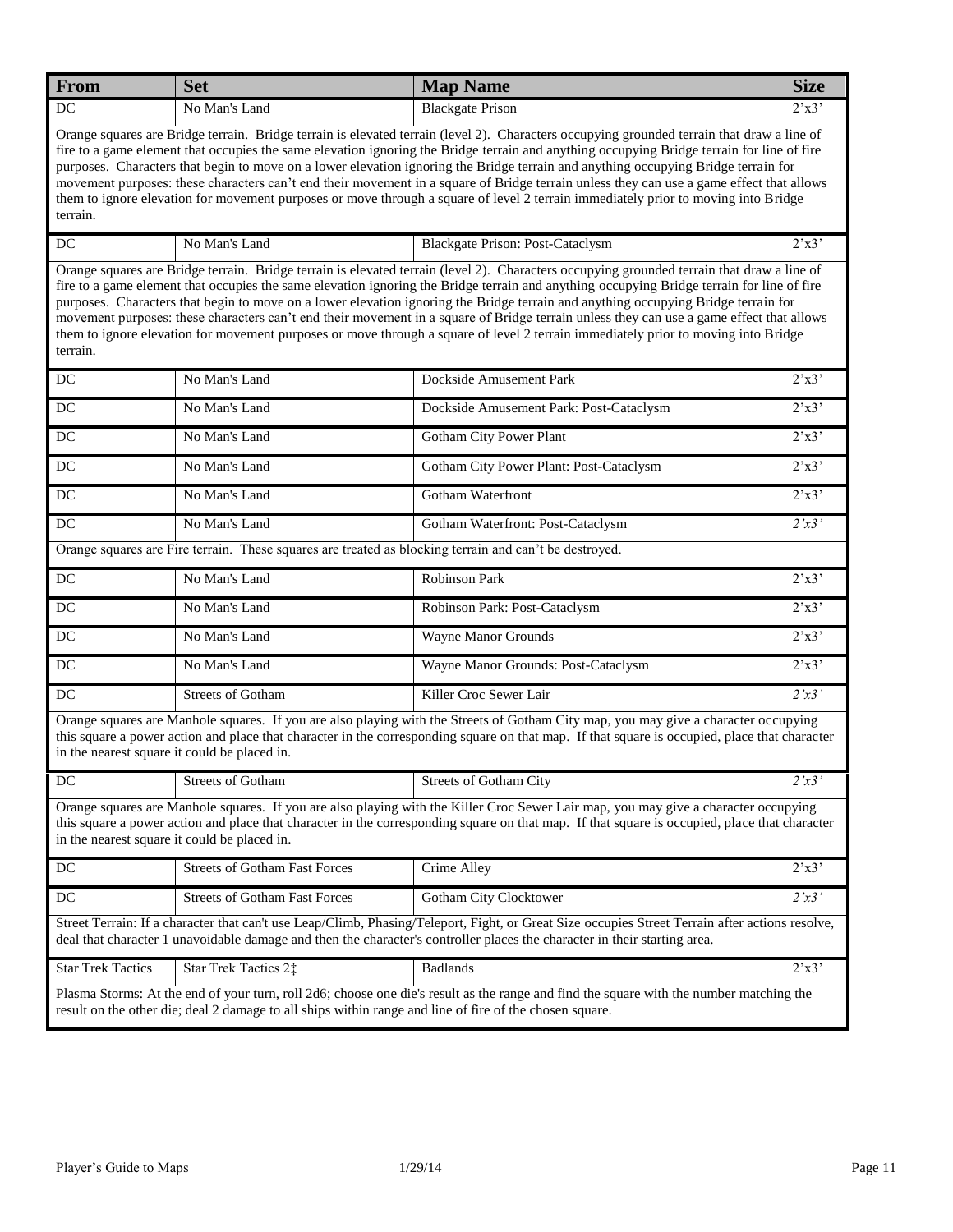| From                                                                                                                                                                                                                                                                                                                                                                                                                                                                                                                                                                                                                                                                                                                                                                                                                                                                                      | <b>Set</b>                                                                                                          | <b>Map Name</b>                                                                                                                                                                                                                                                                                                                                                                                                                                                                                                                                                       | <b>Size</b>             |  |
|-------------------------------------------------------------------------------------------------------------------------------------------------------------------------------------------------------------------------------------------------------------------------------------------------------------------------------------------------------------------------------------------------------------------------------------------------------------------------------------------------------------------------------------------------------------------------------------------------------------------------------------------------------------------------------------------------------------------------------------------------------------------------------------------------------------------------------------------------------------------------------------------|---------------------------------------------------------------------------------------------------------------------|-----------------------------------------------------------------------------------------------------------------------------------------------------------------------------------------------------------------------------------------------------------------------------------------------------------------------------------------------------------------------------------------------------------------------------------------------------------------------------------------------------------------------------------------------------------------------|-------------------------|--|
| <b>Star Trek Tactics</b>                                                                                                                                                                                                                                                                                                                                                                                                                                                                                                                                                                                                                                                                                                                                                                                                                                                                  | Star Trek Tactics 2‡<br>they block all lines of fire, can't be destroyed, and can't be moved through.               | Delphi Ardru<br>TKON BARRIERS: Thick orange lines along the grid of this map are TKON BARRIERS. The effects of this terrain can't be ignored;                                                                                                                                                                                                                                                                                                                                                                                                                         | 2'x3'                   |  |
|                                                                                                                                                                                                                                                                                                                                                                                                                                                                                                                                                                                                                                                                                                                                                                                                                                                                                           | sharing the same number as adjacent for movement purposes.                                                          | WARP ANOMOLIES: An area of squares marked with the 1,2, or 3 icon inside the border of an orange line are anomaly terrain. Anomoly<br>terrain is clear terrain, but when a ship is moving as a result of being given an action, they can treat squares of anomaly terrain in areas                                                                                                                                                                                                                                                                                    |                         |  |
|                                                                                                                                                                                                                                                                                                                                                                                                                                                                                                                                                                                                                                                                                                                                                                                                                                                                                           | terrain has an additional special effect, as noted in the area.                                                     | SUBSPACE FLUX: An area of squares marked with the A, B, C, or D icon inside the border of an orange square are flux terrain. Flux<br>terrain is clear terrain, but ships that move into any square of flux terrain must immediately end their movement. If a ship in flux terrain is<br>marked with an action token at the beginning of your turn, it may not be given any action that would result in it moving. Each area of flux                                                                                                                                   |                         |  |
| damage is not otherwise reduced.                                                                                                                                                                                                                                                                                                                                                                                                                                                                                                                                                                                                                                                                                                                                                                                                                                                          | defense value by $+1$ for each action token this ship is marked with.                                               | • A: DEFLECTOR OVERCHARGE: A ship in this area can use Defend; when it does, it may also modify one adjacent friendly ship's<br>• B: PHASER OVERCHARGE: A ship in this area can reduce damage dealt to it by the number of action tokens it is marked with, if the<br>• C: SENSOR OVERCHARGE: Once per turn when a ship in this area is marked with one or more action tokens, it can use Probability                                                                                                                                                                 |                         |  |
| points that was KO'd during the battle.                                                                                                                                                                                                                                                                                                                                                                                                                                                                                                                                                                                                                                                                                                                                                                                                                                                   | Control but only for attacks and only to reroll one die.<br>subtract the number of tokens this ship is marked with. | • D: TRACTOR OVERCHARGE: Once per turn a ship in this area can use Plasticity and be treated as if it is in a square adjacent to any<br>target ship within range to which it can draw a clear line of fire; but instead of subtracting 2 from the target ship's d6 roll to break away,<br>JUDGMENT TOKENS: At the end of your turn, you earn 1 judgment token for each of your ships in a starting area other than the one<br>where you began. At the end of the battle, each judgment token you possess is worth 10 points for each of your ships worth more than 50 |                         |  |
| <b>Star Trek Tactics</b>                                                                                                                                                                                                                                                                                                                                                                                                                                                                                                                                                                                                                                                                                                                                                                                                                                                                  | Star Trek Tactics 2‡                                                                                                | Doomsday                                                                                                                                                                                                                                                                                                                                                                                                                                                                                                                                                              | 2'x3'                   |  |
| Doomsday: Squares surrounded by the orange line are the doomsday device and are hindering terrain. Before the beginning of the game,<br>place 10 device tokens next to the map Once per turn, choose one of your ships that occupies a square inside the doomsday device, you<br>take one device token and roll a d6: deal damage equal to the result to the ship. At the end of the game, each device token is worth 50<br>victory points.<br>After the resolution of any ranged combat attack made by any ship, the doomsday device uses Penetrating/Psychic Blast to make a ranged<br>combat attack with a 9 attack value, 2 damage value, and a range of 16 against that ship from the nearest square marked with an X. The<br>line of fire for this attack ignores the effect of the doomsday device and if the line of fire is blocked, the attack can't be made.                   |                                                                                                                     |                                                                                                                                                                                                                                                                                                                                                                                                                                                                                                                                                                       |                         |  |
| <b>Star Trek Tactics</b>                                                                                                                                                                                                                                                                                                                                                                                                                                                                                                                                                                                                                                                                                                                                                                                                                                                                  | Star Trek Tactics 2‡                                                                                                | Q-Uadrant                                                                                                                                                                                                                                                                                                                                                                                                                                                                                                                                                             | 2'x3'                   |  |
| BEHIND THE Q BALL: When making an attack, you may choose to reduce the damage dealt to a ship by any number 1 or more; when<br>you do so, the attack will also cause the ship to be knocked back, though knock back damage from this is ignored. If the knocked back<br>ship ends its move inside an area surrounded by orange lines, you receive one dom-jot token.<br>Before any attack roll made by any player, you may wager up to three of your dom-jot tokens and choose a number from 1 to 6; if the<br>chosen number comes up on either die in the attack roll you receive one additional dom-jot token for each token wagered, if it comes up on<br>both you receive three additional dom-jot tokens for each token wagered, and if it comes up on neither die you lose all wagered tokens. At<br>the end of the game, each dom-jot token you possess is worth 5 victory points. |                                                                                                                     |                                                                                                                                                                                                                                                                                                                                                                                                                                                                                                                                                                       |                         |  |
| <b>Star Trek Tactics</b>                                                                                                                                                                                                                                                                                                                                                                                                                                                                                                                                                                                                                                                                                                                                                                                                                                                                  | Star Trek Tactics 2‡                                                                                                | Sector Z6                                                                                                                                                                                                                                                                                                                                                                                                                                                                                                                                                             | 2'x3'                   |  |
| The Neutral Zone: Squares inside the border of the orange line are the Neutral Zone. Before the beginning of the game, place 10 treaty<br>tokens next to the map. Whenever one of you ships inside the Neutral Zone makes an attack or attacks a ship inside the Neutral Zone, your<br>opponent takes a treaty token. At the beginning of your turn, you may return any number of treaty tokens next to the map: for each token<br>returned, you can heal a ship outside the Neutral Zone of 1 damage or treat a die rolled by a ship using Leadership as if the result was a 6.                                                                                                                                                                                                                                                                                                          |                                                                                                                     |                                                                                                                                                                                                                                                                                                                                                                                                                                                                                                                                                                       |                         |  |
| <b>Star Trek Tactics</b>                                                                                                                                                                                                                                                                                                                                                                                                                                                                                                                                                                                                                                                                                                                                                                                                                                                                  | Star Trek Tactics 2‡                                                                                                | Spacedock                                                                                                                                                                                                                                                                                                                                                                                                                                                                                                                                                             | 2'x3'                   |  |
| Spacedock: Squares inside the boundary of orange lines are Spacedock Ports. Any ship can be given a power action and move up to half<br>its speed value: if that move ends with the ship occupying a Spacedock Port, it may be placed in any other Spacedock Port.                                                                                                                                                                                                                                                                                                                                                                                                                                                                                                                                                                                                                        |                                                                                                                     |                                                                                                                                                                                                                                                                                                                                                                                                                                                                                                                                                                       |                         |  |
| Marvel                                                                                                                                                                                                                                                                                                                                                                                                                                                                                                                                                                                                                                                                                                                                                                                                                                                                                    | Amazing Spider-Man                                                                                                  | <b>Bell Tower</b>                                                                                                                                                                                                                                                                                                                                                                                                                                                                                                                                                     | 2'x3'                   |  |
| Open Air Terrain: If a character that can't use Leap/Climb, Phasing/Teleport, Flight or Great Size occupies Open Air Terrain after actions<br>resolve, deal that character 1 unavoidable damage and then the character's controller places the character in their starting area.                                                                                                                                                                                                                                                                                                                                                                                                                                                                                                                                                                                                          |                                                                                                                     |                                                                                                                                                                                                                                                                                                                                                                                                                                                                                                                                                                       |                         |  |
| Marvel                                                                                                                                                                                                                                                                                                                                                                                                                                                                                                                                                                                                                                                                                                                                                                                                                                                                                    | Amazing Spider-Man                                                                                                  | Dr. Strange Mansion                                                                                                                                                                                                                                                                                                                                                                                                                                                                                                                                                   | $2^{\prime}x3^{\prime}$ |  |
| Marvel                                                                                                                                                                                                                                                                                                                                                                                                                                                                                                                                                                                                                                                                                                                                                                                                                                                                                    | Iron Man 3                                                                                                          | Port of Miami                                                                                                                                                                                                                                                                                                                                                                                                                                                                                                                                                         | $2^{\prime}x3^{\prime}$ |  |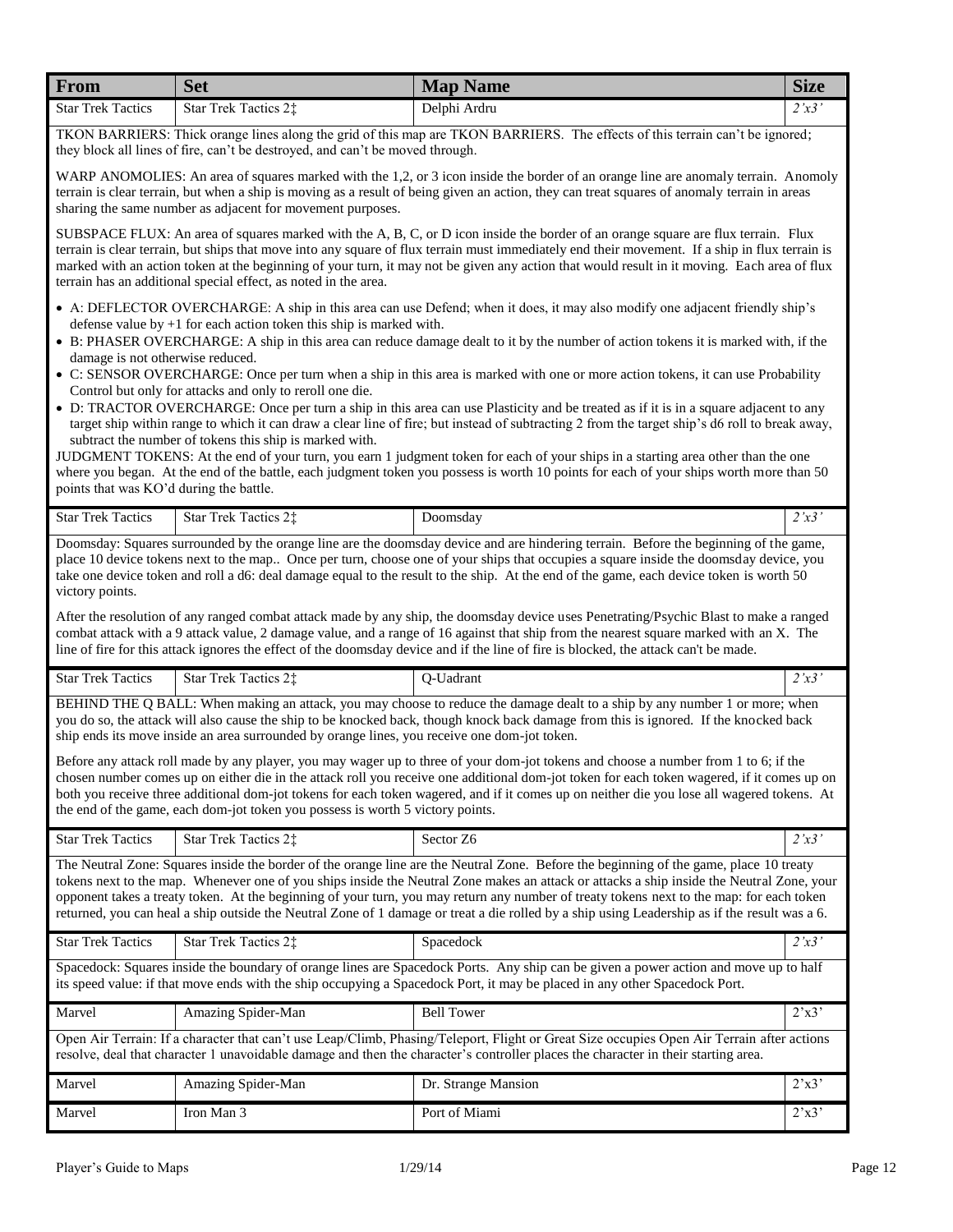| From                                                                                                                                                                                                                | <b>Set</b>                                                                                              | <b>Map Name</b>                                                                                                                                                                                                                                                                   | <b>Size</b>             |  |
|---------------------------------------------------------------------------------------------------------------------------------------------------------------------------------------------------------------------|---------------------------------------------------------------------------------------------------------|-----------------------------------------------------------------------------------------------------------------------------------------------------------------------------------------------------------------------------------------------------------------------------------|-------------------------|--|
| Marvel                                                                                                                                                                                                              | Iron Man 3                                                                                              | The Mandarin's Mansion                                                                                                                                                                                                                                                            | $2^{\prime}x3^{\prime}$ |  |
| DC                                                                                                                                                                                                                  | <b>Teen Titans</b>                                                                                      | N.O.W.H.E.R.E.: Control Room                                                                                                                                                                                                                                                      | 2'x3'                   |  |
| $\overline{DC}$                                                                                                                                                                                                     | Teen Titans                                                                                             | N.O.W.H.E.R.E.: Harvest's Domain                                                                                                                                                                                                                                                  | 8x8                     |  |
| DC                                                                                                                                                                                                                  | <b>Teen Titans</b>                                                                                      | N.O.W.H.E.R.E.: Holding Cells                                                                                                                                                                                                                                                     | 8x8                     |  |
| $DC$                                                                                                                                                                                                                | <b>Teen Titans</b>                                                                                      | N.O.W.H.E.R.E.: Omen's Domain                                                                                                                                                                                                                                                     | 8x8                     |  |
| $DC$                                                                                                                                                                                                                | <b>Teen Titans</b>                                                                                      | N.O.W.H.E.R.E.: Project Superboy Laboratory                                                                                                                                                                                                                                       | 8x8                     |  |
| $\overline{DC}$                                                                                                                                                                                                     | <b>Teen Titans</b>                                                                                      | N.O.W.H.E.R.E.: The Crucible                                                                                                                                                                                                                                                      | 2'x3'                   |  |
|                                                                                                                                                                                                                     |                                                                                                         | Orange squares are Lava Squares. At the end of each player's turn, deal 1 unavoidable damage to each character occupying a Lava Square.                                                                                                                                           |                         |  |
| $DC$                                                                                                                                                                                                                | <b>Teen Titans</b>                                                                                      | Teen Titans Tower: Great Hall                                                                                                                                                                                                                                                     | 2'x3'                   |  |
| $DC$                                                                                                                                                                                                                | <b>Teen Titans</b>                                                                                      | Teen Titans Tower: Laboratory Level                                                                                                                                                                                                                                               | 8x8                     |  |
| DC                                                                                                                                                                                                                  | <b>Teen Titans</b>                                                                                      | Teen Titans Tower: Memorial Hall                                                                                                                                                                                                                                                  | 8x8                     |  |
| DC                                                                                                                                                                                                                  | <b>Teen Titans</b>                                                                                      | Teen Titans Tower: Recreation Level                                                                                                                                                                                                                                               | 8x8                     |  |
| DC                                                                                                                                                                                                                  | <b>Teen Titans</b>                                                                                      | Teen Titans Tower: Residential Level                                                                                                                                                                                                                                              | 8x8                     |  |
| $DC$                                                                                                                                                                                                                | <b>Teen Titans</b>                                                                                      | Teen Titans Tower: Sub-Basement Level                                                                                                                                                                                                                                             | 8x8                     |  |
| DC                                                                                                                                                                                                                  | <b>Teen Titans Fast Forces</b>                                                                          | N.O.W.H.E.R.E.: Arctic Base                                                                                                                                                                                                                                                       | 2'x3'                   |  |
| $DC$                                                                                                                                                                                                                | <b>Teen Titans Fast Forces</b>                                                                          | Teen Titans Tower: Grounds                                                                                                                                                                                                                                                        | 2'x3'                   |  |
| Marvel                                                                                                                                                                                                              | Fear Itself                                                                                             | <b>Blitzkreig DC</b>                                                                                                                                                                                                                                                              | 2'x3'                   |  |
| Marvel                                                                                                                                                                                                              | Fear Itself                                                                                             | Blitzkreig Manhattan                                                                                                                                                                                                                                                              | 2'x3'                   |  |
| $DC$                                                                                                                                                                                                                | Man of Steel                                                                                            | Smallville                                                                                                                                                                                                                                                                        | 2'x3'                   |  |
| DC                                                                                                                                                                                                                  | Man of Steel                                                                                            | Metropolis                                                                                                                                                                                                                                                                        | 2'x3'                   |  |
| Marvel                                                                                                                                                                                                              | <b>Fear Itself</b>                                                                                      | The Book of the Skull Fortress                                                                                                                                                                                                                                                    | 2'x3'                   |  |
|                                                                                                                                                                                                                     | character with a $\mathcal{D}_9$ , $\mathcal{V}_{2}$ . This attack does not need range or line of fire. | Security Drones: (Not for Tournament Play) Orange squares are security drone squares. After any action resolves, if the character given the<br>action moved into or through a square within 2 squares of a Security Drone, that drone makes a ranged combat attack targeting that |                         |  |
| Marvel                                                                                                                                                                                                              | <b>Fear Itself</b>                                                                                      | The Raft                                                                                                                                                                                                                                                                          | 2'x3'                   |  |
|                                                                                                                                                                                                                     |                                                                                                         | Kuurth's Hammer Impact Zone: (Not for Tournament Play) Orange Squares are IMPACT ZONE squares. Before the beginning of the                                                                                                                                                        |                         |  |
| game either player may place a S101 Kuurth's Hammer from outside the game in the Impact Zone. While that object occupies the<br>Impact Zone, characters within 6 squares of the Impact Zone can't use Charge.       |                                                                                                         |                                                                                                                                                                                                                                                                                   |                         |  |
| Marvel                                                                                                                                                                                                              | <b>Fear Itself</b>                                                                                      | The Book of the Skull Fortress                                                                                                                                                                                                                                                    | 2'x3'                   |  |
| Skadi's Hammer Impact Zone: (Not for Tournament Play) Orange Squares are IMPACT ZONE squares. Before the beginning of the game                                                                                      |                                                                                                         |                                                                                                                                                                                                                                                                                   |                         |  |
| either player may place a S201 Skadi's Hammer from outside the game in the Impact Zone. While that object occupies the Impact<br>Zone, characters within 6 squares of the Impact Zone can't use Leadership.         |                                                                                                         |                                                                                                                                                                                                                                                                                   |                         |  |
| Marvel                                                                                                                                                                                                              | <b>Fear Itself</b>                                                                                      | Paris                                                                                                                                                                                                                                                                             | 2'x3'                   |  |
| Mokk's Hammer Impact Zone: (Not for Tournament Play) Orange Squares are IMPACT ZONE squares. Before the beginning of the                                                                                            |                                                                                                         |                                                                                                                                                                                                                                                                                   |                         |  |
| game either player may place a S102 Mokk's Hammer from outside the game in the Impact Zone. While that object occupies the<br>Impact Zone, characters within 6 squares of the Impact Zone can't use team abilities. |                                                                                                         |                                                                                                                                                                                                                                                                                   |                         |  |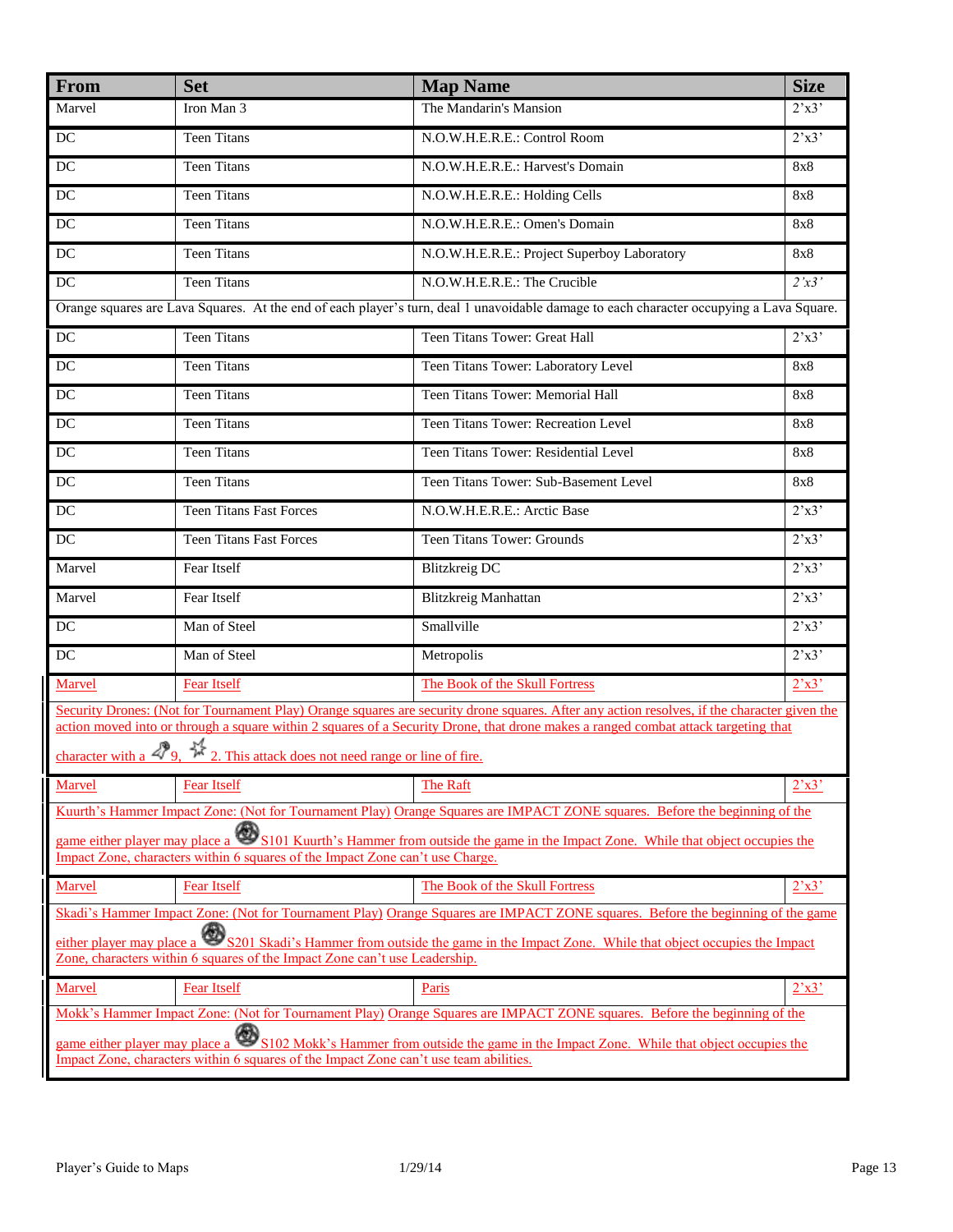| From                                                                                                                                                                                                                                                                         | <b>Set</b>                                                                                     | <b>Map Name</b>                                                                                                                                                                                                                                                                              | <b>Size</b>             |
|------------------------------------------------------------------------------------------------------------------------------------------------------------------------------------------------------------------------------------------------------------------------------|------------------------------------------------------------------------------------------------|----------------------------------------------------------------------------------------------------------------------------------------------------------------------------------------------------------------------------------------------------------------------------------------------|-------------------------|
| Marvel                                                                                                                                                                                                                                                                       | <b>Fear Itself</b>                                                                             | <b>NYC: Yancy Street</b>                                                                                                                                                                                                                                                                     | 2'x3'                   |
|                                                                                                                                                                                                                                                                              |                                                                                                | Angrir's Hammer Impact Zone: (Not for Tournament Play) Orange Squares are IMPACT ZONE squares. Before the beginning of the                                                                                                                                                                   |                         |
|                                                                                                                                                                                                                                                                              | Impact Zone, characters within 6 squares of the Impact Zone can't use Support or Regeneration. | game either player may place a S107 Angrir's Hammer from outside the game in the Impact Zone. While that object occupies the                                                                                                                                                                 |                         |
| Marvel                                                                                                                                                                                                                                                                       | <b>Fear Itself</b>                                                                             | South Africa                                                                                                                                                                                                                                                                                 | 2'x3'                   |
|                                                                                                                                                                                                                                                                              |                                                                                                | Skirn's Hammer Impact Zone: (Not for Tournament Play) Orange Squares are IMPACT ZONE squares. Before the beginning of the game                                                                                                                                                               |                         |
|                                                                                                                                                                                                                                                                              | Zone, characters within 6 squares of the Impact Zone can't use Outwit.                         | either player may place a S103 Skirn's Hammer from outside the game in the Impact Zone. While that object occupies the Impact                                                                                                                                                                |                         |
| Marvel                                                                                                                                                                                                                                                                       | <b>Fear Itself</b>                                                                             | Svartalfheim                                                                                                                                                                                                                                                                                 | 2'x3'                   |
|                                                                                                                                                                                                                                                                              |                                                                                                | Orange squares are Uru Forge squares. At the beginning of your turn, friendly characters occupying Uru Forge squares are dealt 1                                                                                                                                                             |                         |
|                                                                                                                                                                                                                                                                              | When a character takes damage from an attack, remove all Uru tokens from that character.       | unavoidable damage and are given an Uru token. Characters modify their attack and defense values +1 for each Uru token they are asigned.                                                                                                                                                     |                         |
| Marvel                                                                                                                                                                                                                                                                       | <b>Fear Itself</b>                                                                             | <b>Holding Facility</b>                                                                                                                                                                                                                                                                      | 2'x3'                   |
| KA <sub>2</sub>                                                                                                                                                                                                                                                              | KA2 <sup>t</sup>                                                                               | <b>Justice Forever Headquarters</b>                                                                                                                                                                                                                                                          | 2'x3'                   |
| KA2                                                                                                                                                                                                                                                                          | KA2 <sup>t</sup>                                                                               | <b>Evil Lair</b>                                                                                                                                                                                                                                                                             | 2'x3'                   |
| <b>Bioshock</b>                                                                                                                                                                                                                                                              | <b>Bioshock Infinite:</b>                                                                      | Columbia                                                                                                                                                                                                                                                                                     | 2'x3'                   |
|                                                                                                                                                                                                                                                                              |                                                                                                | Riding the Rails: Orange squares are sky terrain. After actions resolve, if a character who can't use the Flight ability occupies Sky Terrain,<br>give them an action token, and then that character's owner may place them in their starting area. Objects that are not held and occupy Sky |                         |
| Terrain are removed from the map.                                                                                                                                                                                                                                            |                                                                                                |                                                                                                                                                                                                                                                                                              |                         |
| <b>Bioshock</b>                                                                                                                                                                                                                                                              | <b>Bioshock Infinite‡</b>                                                                      | Founders' Pavilion                                                                                                                                                                                                                                                                           | 2'x3'                   |
| Marvel                                                                                                                                                                                                                                                                       | <b>Wolverine and the X-Men</b>                                                                 | <b>Canadian Wilderness</b>                                                                                                                                                                                                                                                                   | 2'x3'                   |
| Marvel                                                                                                                                                                                                                                                                       | <b>Wolverine and the X-Men</b>                                                                 | <b>Danger Room</b>                                                                                                                                                                                                                                                                           | $2^{\prime}x3^{\prime}$ |
| Marvel                                                                                                                                                                                                                                                                       | <b>Wolverine and the X-Men</b>                                                                 | <b>Asteroid</b>                                                                                                                                                                                                                                                                              | 8x8                     |
| Marvel                                                                                                                                                                                                                                                                       | Wolverine and the X-Men                                                                        | <b>Astral Plane</b>                                                                                                                                                                                                                                                                          | 8x8                     |
| Marvel                                                                                                                                                                                                                                                                       | Wolverine and the X-Men                                                                        | <b>Xavier Institute Classroom</b>                                                                                                                                                                                                                                                            | 8x8                     |
| Marvel                                                                                                                                                                                                                                                                       | Wolverine and the X-Men                                                                        | <b>Half Court</b>                                                                                                                                                                                                                                                                            | 8x8                     |
| Marvel                                                                                                                                                                                                                                                                       | Wolverine and the X-Men                                                                        | Xavier Institute Headmaster's Office                                                                                                                                                                                                                                                         | 8x8                     |
| Marvel                                                                                                                                                                                                                                                                       | <b>Wolverine and the X-Men</b>                                                                 | <b>Inner Circle</b>                                                                                                                                                                                                                                                                          | 8x8                     |
| Marvel                                                                                                                                                                                                                                                                       | <b>Wolverine and the X-Men</b>                                                                 | Lighthouse                                                                                                                                                                                                                                                                                   | 8x8                     |
| Marvel                                                                                                                                                                                                                                                                       | Wolverine and the X-Men                                                                        | <b>Lighthouse Coastline</b>                                                                                                                                                                                                                                                                  | 8x8                     |
| Marvel                                                                                                                                                                                                                                                                       | <b>Wolverine and the X-Men</b>                                                                 | <b>Nova Roma Building</b>                                                                                                                                                                                                                                                                    | 8x8                     |
| Marvel                                                                                                                                                                                                                                                                       | Wolverine and the X-Men                                                                        | <b>Princess Bar</b>                                                                                                                                                                                                                                                                          | 8x8                     |
| Marvel                                                                                                                                                                                                                                                                       | <b>Wolverine and the X-Men</b>                                                                 | <b>Rocket Launch Base</b>                                                                                                                                                                                                                                                                    | 8x8                     |
| Marvel                                                                                                                                                                                                                                                                       | <b>Wolverine and the X-Men</b>                                                                 | Shi'ar Throne Room                                                                                                                                                                                                                                                                           | 8x8                     |
| Marvel                                                                                                                                                                                                                                                                       | <b>Wolverine and the X-Men Fast Forces</b>                                                     | <b>Xavier Mansion Grounds</b>                                                                                                                                                                                                                                                                | 2'x3'                   |
| Marvel                                                                                                                                                                                                                                                                       | <b>Wolverine and the X-Men Fast Forces</b>                                                     | <b>Liberty Island</b>                                                                                                                                                                                                                                                                        | 2'x3'                   |
| LOFTY TERRAIN: Orange squares are Lofty terrain. Characters occupying Lofty terrain treat it as elevated terrain and treat non-Lofty                                                                                                                                         |                                                                                                |                                                                                                                                                                                                                                                                                              |                         |
| terrain as grounded terrain. Characters occupying elevated terrain treat Lofty terrain as elevated terrain as if they were grounded. Squares<br>labeled with and orange A or B are considered adjacent for movement purposes to other squares labeled with an orange A or B. |                                                                                                |                                                                                                                                                                                                                                                                                              |                         |
| Marvel                                                                                                                                                                                                                                                                       | <b>Fear Itself</b>                                                                             | Broxton, OK                                                                                                                                                                                                                                                                                  | 2'x3'                   |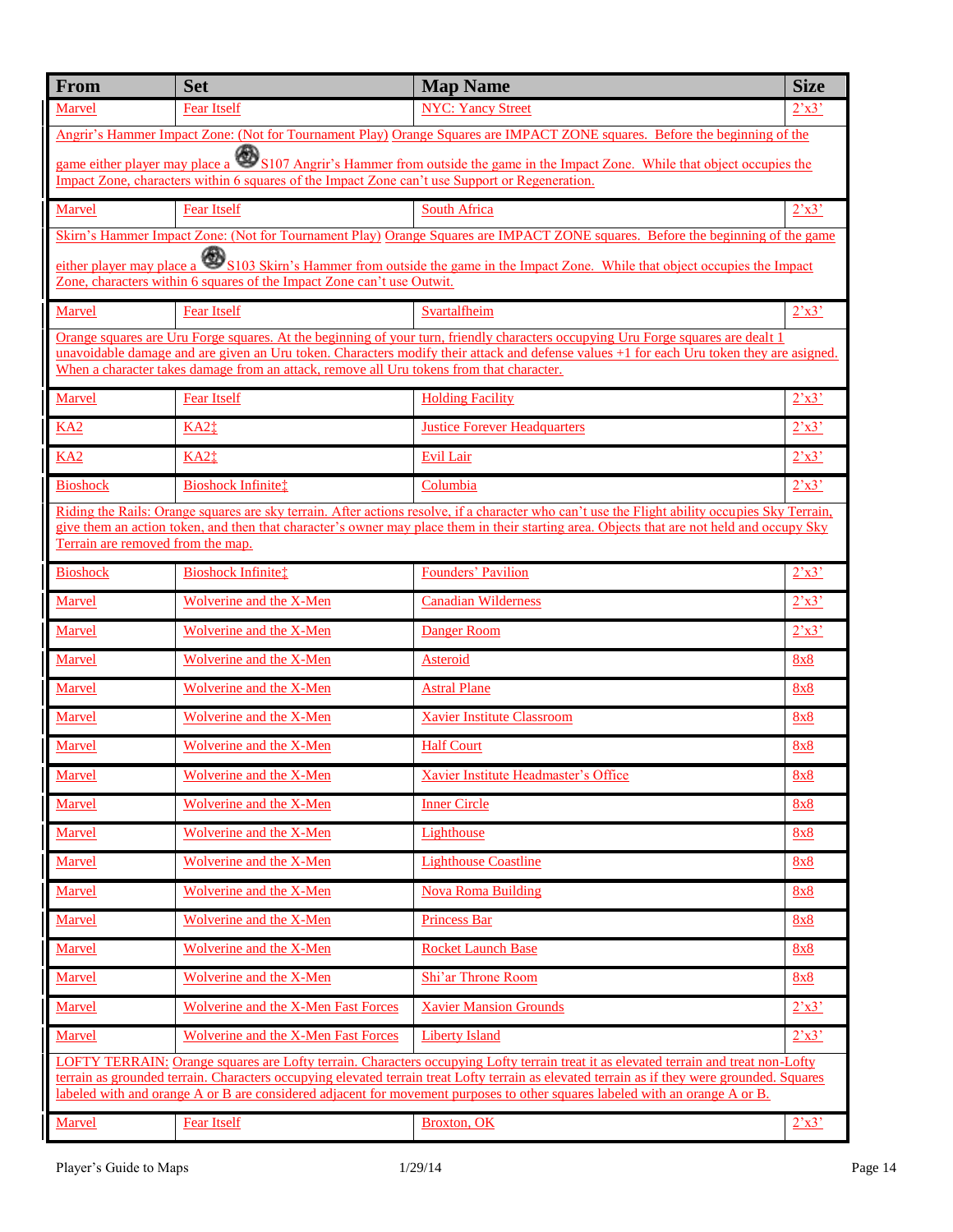| From                                                                                                                                                                                                              | <b>Set</b>                                                                       | <b>Map Name</b>                                                                                                                                                                                                                                                                                                                                                                                                                          | <b>Size</b>             |  |
|-------------------------------------------------------------------------------------------------------------------------------------------------------------------------------------------------------------------|----------------------------------------------------------------------------------|------------------------------------------------------------------------------------------------------------------------------------------------------------------------------------------------------------------------------------------------------------------------------------------------------------------------------------------------------------------------------------------------------------------------------------------|-------------------------|--|
| Marvel                                                                                                                                                                                                            | <b>Fear Itself</b>                                                               | China                                                                                                                                                                                                                                                                                                                                                                                                                                    | $2^{\prime}x3^{\prime}$ |  |
|                                                                                                                                                                                                                   |                                                                                  | Greithoth's Hammer Impact Zone: (Not for Tournament Play) Orange Squares are IMPACT ZONE squares. Before the beginning of the                                                                                                                                                                                                                                                                                                            |                         |  |
|                                                                                                                                                                                                                   | Impact Zone, characters within 6 squares of the Impact Zone can't use Willpower. | game either player may place a S104 Greithoth's Hammer from outside the game in the Impact Zone. While that object occupies the                                                                                                                                                                                                                                                                                                          |                         |  |
| Marvel                                                                                                                                                                                                            | <b>Fear Itself</b>                                                               | <b>Fallen Asgard</b>                                                                                                                                                                                                                                                                                                                                                                                                                     | $2^{\prime}x3^{\prime}$ |  |
|                                                                                                                                                                                                                   |                                                                                  | Yggdrasil/The World Tree Orange squares are hindering terrain. When damage would be dealt to a character occupying these squares,<br>ignore 1 of that damage. Ignoring damage in this way does not prevent the damage from being reduced or ignored by another game effect.                                                                                                                                                              |                         |  |
| Marvel                                                                                                                                                                                                            | <b>Fear Itself</b>                                                               | <b>Pacific Ocean</b>                                                                                                                                                                                                                                                                                                                                                                                                                     | 2'x3'                   |  |
| value by +2 and can use $\mathscr{F}$ $\Box$ .                                                                                                                                                                    |                                                                                  | Ocean Depths Characters ignore the water terrain for movement purposes. Characters that can use the Swim ability modify their speed<br>Nerkkod's Hammer Impact Zone: (Not for Tournament Play) Orange Squares are IMPACT ZONE squares. Before the beginning of the                                                                                                                                                                       |                         |  |
|                                                                                                                                                                                                                   | Impact Zone, characters within 6 squares of the Impact Zone have                 | game either player may place a <b>S105</b> Nerkkod's Hammer from outside the game in the Impact Zone. While that object occupies the                                                                                                                                                                                                                                                                                                     |                         |  |
| Marvel                                                                                                                                                                                                            | <b>Fear Itself</b>                                                               | <b>Brazil</b>                                                                                                                                                                                                                                                                                                                                                                                                                            | 2'x3'                   |  |
|                                                                                                                                                                                                                   |                                                                                  | Nul's Hammer Impact Zone: (Not for Tournament Play) Orange Squares are IMPACT ZONE squares. Before the beginning of the game                                                                                                                                                                                                                                                                                                             |                         |  |
|                                                                                                                                                                                                                   | Zone, characters within 6 squares of the Impact Zone can't use Super Strength.   | either player may place a S106 Nul's Hammer from outside the game in the Impact Zone. While that object occupies the Impact                                                                                                                                                                                                                                                                                                              |                         |  |
| Marvel                                                                                                                                                                                                            | <b>Fear Itself</b>                                                               | <b>Dark Asgard</b>                                                                                                                                                                                                                                                                                                                                                                                                                       | 2'x3'                   |  |
| Marvel                                                                                                                                                                                                            | <b>Thor: The Dark World</b>                                                      | Svartalfheim                                                                                                                                                                                                                                                                                                                                                                                                                             | 2'x3'                   |  |
| Marvel                                                                                                                                                                                                            | Thor: The Dark World                                                             | <b>Royal Naval Academy</b>                                                                                                                                                                                                                                                                                                                                                                                                               | $2^{\prime}x3^{\prime}$ |  |
| scenario sheet included in this starter!                                                                                                                                                                          |                                                                                  | Interdimensional Portal Orange squares are Portal squares. Portal squares are hindering terrain. For other exciting scenarios, check the                                                                                                                                                                                                                                                                                                 |                         |  |
| <b>Mage Knight</b>                                                                                                                                                                                                | <b>Mage Knight Resurrection:</b>                                                 | <b>Crackstone Camp</b>                                                                                                                                                                                                                                                                                                                                                                                                                   | 2'x3'                   |  |
|                                                                                                                                                                                                                   |                                                                                  | When playing a battle on this map, do not place objects normally. Instead, place light object tokens on all squares marked with an orange<br>X: these objects are magestone object. Magestone objects are light objects, but are not removed from the game when an attack fails; when a<br>close combat attack using a magestone object succeeds, deal the target 1 penetrating damage after the attack resolves.                        |                         |  |
| <b>Mage Knight</b>                                                                                                                                                                                                | <b>Mage Knight Resurrection:</b>                                                 | Delphana Domain                                                                                                                                                                                                                                                                                                                                                                                                                          | 2'x3'                   |  |
|                                                                                                                                                                                                                   |                                                                                  | Once per turn, when one of your characters takes an action where a die roll results in doubles, that character earns leyspark points equal to                                                                                                                                                                                                                                                                                            |                         |  |
|                                                                                                                                                                                                                   |                                                                                  | the result on one of the dice. Immediately after the resolution of the action, any or all leyspark points can be spent to have the indicated<br>effects, after which all remaining leyspark points are lost: 1 point: A friendly character can use Force Blast as a free action: 2 points: a<br>target opposing character can be moved up to four squares: 3 points: A friendly character can use Regeneration as a free action, but can |                         |  |
|                                                                                                                                                                                                                   |                                                                                  | only be healed a maximum of 3 damage: 4 points: A target opposing character is dealt 1 penetrating damage for each $\ddot{p}$<br>on the target.                                                                                                                                                                                                                                                                                          |                         |  |
| <b>Mage Knight</b>                                                                                                                                                                                                | <b>Mage Knight Resurrection</b> #                                                | <b>Wylden Watch</b>                                                                                                                                                                                                                                                                                                                                                                                                                      | 2'x3'                   |  |
| Chasm Terrain Orange squares are Chasm Terrain. Chasm Terrain is blocking terrain for movement purposes, clear terrain for line of fire<br>purposes and it can't be destroyed.                                    |                                                                                  |                                                                                                                                                                                                                                                                                                                                                                                                                                          |                         |  |
| <b>Mage Knight</b>                                                                                                                                                                                                | <b>Mage Knight Resurrection:</b>                                                 | <b>Rokos Ruins</b>                                                                                                                                                                                                                                                                                                                                                                                                                       | 2'x3'                   |  |
| Objective Terrain Orange squares are Objective Terrain. At the beginning of your turn, for each area of Objective Terrain occupied by your<br>characters but no opposing characters, you score 10 victory points. |                                                                                  |                                                                                                                                                                                                                                                                                                                                                                                                                                          |                         |  |
| Lord of the Rings                                                                                                                                                                                                 | The Hobbit: The Desolation of Smaug                                              | <b>Forest River</b>                                                                                                                                                                                                                                                                                                                                                                                                                      | 2'x3'                   |  |
| <b>Lord of the Rings</b>                                                                                                                                                                                          | The Hobbit: The Desolation of Smaug                                              | Lake-town                                                                                                                                                                                                                                                                                                                                                                                                                                | 2'x3'                   |  |
| <b>Lord of the Rings</b>                                                                                                                                                                                          | The Hobbit: The Desolation of Smaug                                              | <b>Lair of Smaug</b>                                                                                                                                                                                                                                                                                                                                                                                                                     | 2'x3'                   |  |
| <b>Lord of the Rings</b>                                                                                                                                                                                          | The Hobbit: The Desolation of Smaug                                              | <b>House of Beorn</b>                                                                                                                                                                                                                                                                                                                                                                                                                    | 2'x3'                   |  |
| <b>Lord of the Rings</b>                                                                                                                                                                                          | The Hobbit: The Desolation of Smaug                                              | <b>Mirkwood: Spider Realm</b>                                                                                                                                                                                                                                                                                                                                                                                                            | 2'x3'                   |  |